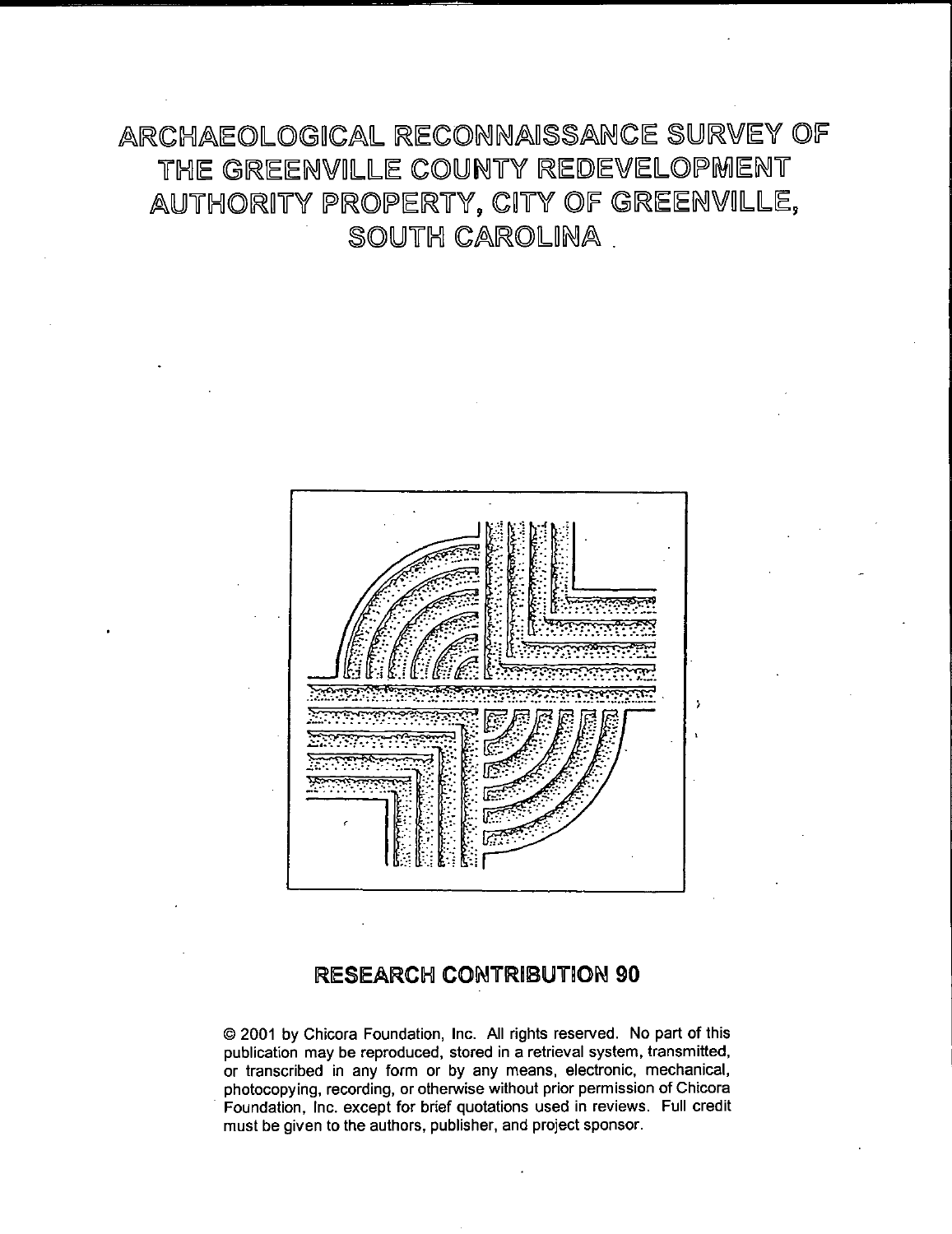#### ARCHAEOLOGICAL RECONNAISSANCE SURVEY OF THE GREENVILLE COUNTY REDEVELOPMENT AUTHORITY PROPERTY, CITY OF GREENVILLE, SOUTH CAROLINA

**Prepared For:** 

**Greenville County Redevelopment Authority**  Greenville, South Carolina 29601

Prepared By:

Natalie Adams Michael Trinkley

Chicora Research Contribution 90

**Chicora Foundation, Inc.**  P.O. Box 8664 c 861 Arbutus Drive Columbia, South Carolina 29202 803/787-6910

September 4, 1992

**This report is printed on permanent, recycled paper.**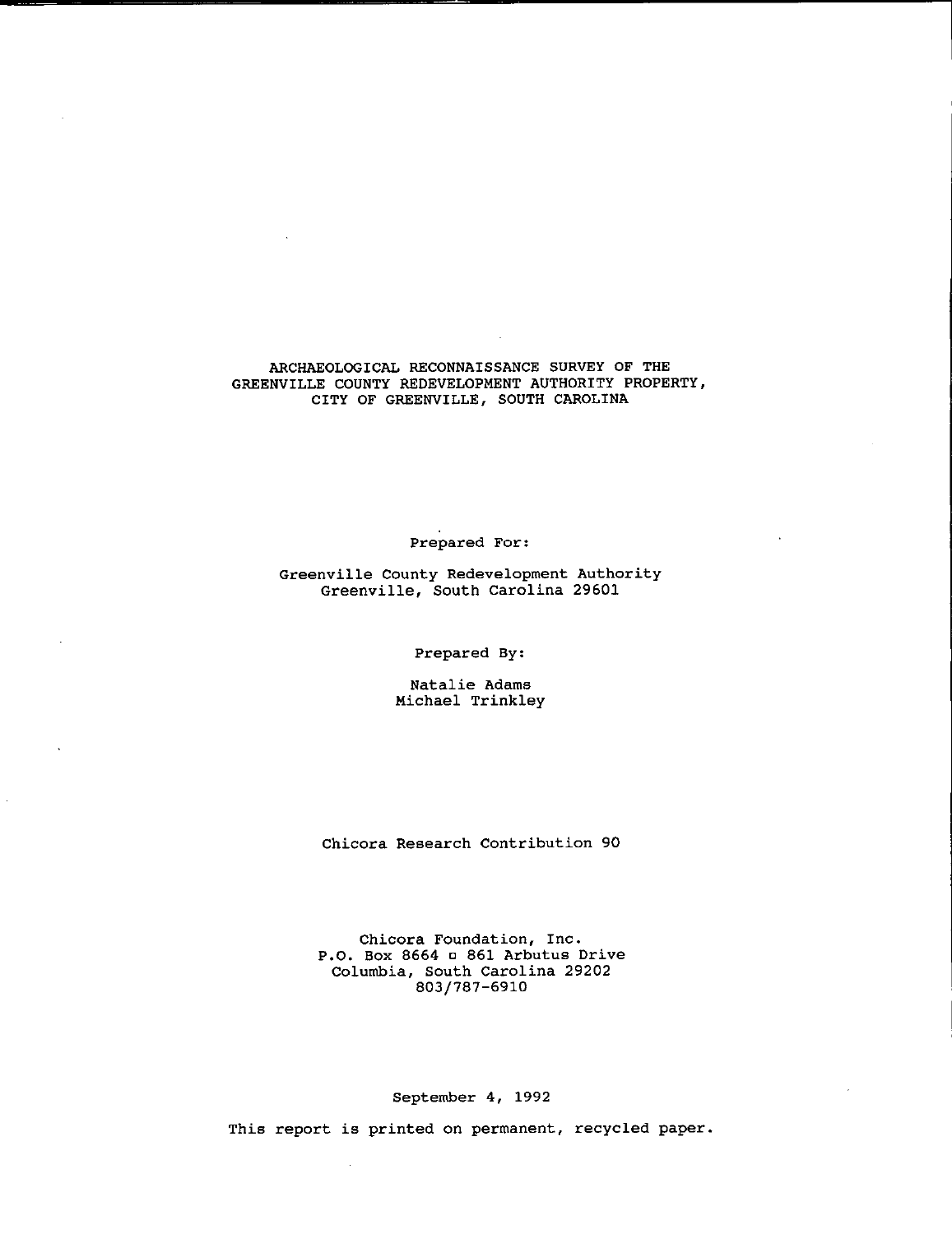#### **Introduction**

Chicora Foundation was requested to submit a technical and budgetary **proposal for "an archaeological reconnaissance level survey" of a 16 acre tract**  of land situated in the northwest section of Greenville City. Specifically, the **study was to address:** 

> • the project background, natural setting and **environment resources, definitions, and assessment basis,**

> • **description of investigative techniques, including literature review appropriate for a reconnaissance level investigation,**

> •an assessment of the project's potential impact on any identified cultural resources, and

> • recommendations regarding the integrity and National Register eligibility of any identified sites (scope of work dated July 29, 1992).

Chicora Foundation provided the Greenville County Redevelopment Authority with a technical and budgetary proposal, specifying the tasks involved in a reconnaissance level study; on August 4. The proposed work would consist of:

• a review of the s.c. Institute of Archaeology and Anthropology **site files,** 

• coordination with the s.c. State Historic Preservation Office for **any National Register sites or previous architectural surveys in the immediate area,** 

• **an evaluation of historical records and resources available for use on the project,** 

• **an identification of cartographic records, especially those which**  might assist in reconstructing the land-use history of the region,

• a brief historical overview of the project area, adequate to judge the historical importance of the area and any archaeological **resources encountered,** 

• a pedestrian survey of the project area, with particular attention **to open ground areas, including erosional zones, bald spots, road cuts, ditch banks, and similar areas,** 

• limited shovel testing throughout the project area at a 200 foot interval, with more intensive shovel testing in selected areas,

• **architectural recordation of any standing structures at least 50**  years old, and

• a professional assessment of the probable significance of any I a professional assessment of the probable impact to the sites by the **proposed project, as suitable for a reconnaissance investigation.** 

This proposal was accepted by Greenville County Redevelopment Authority on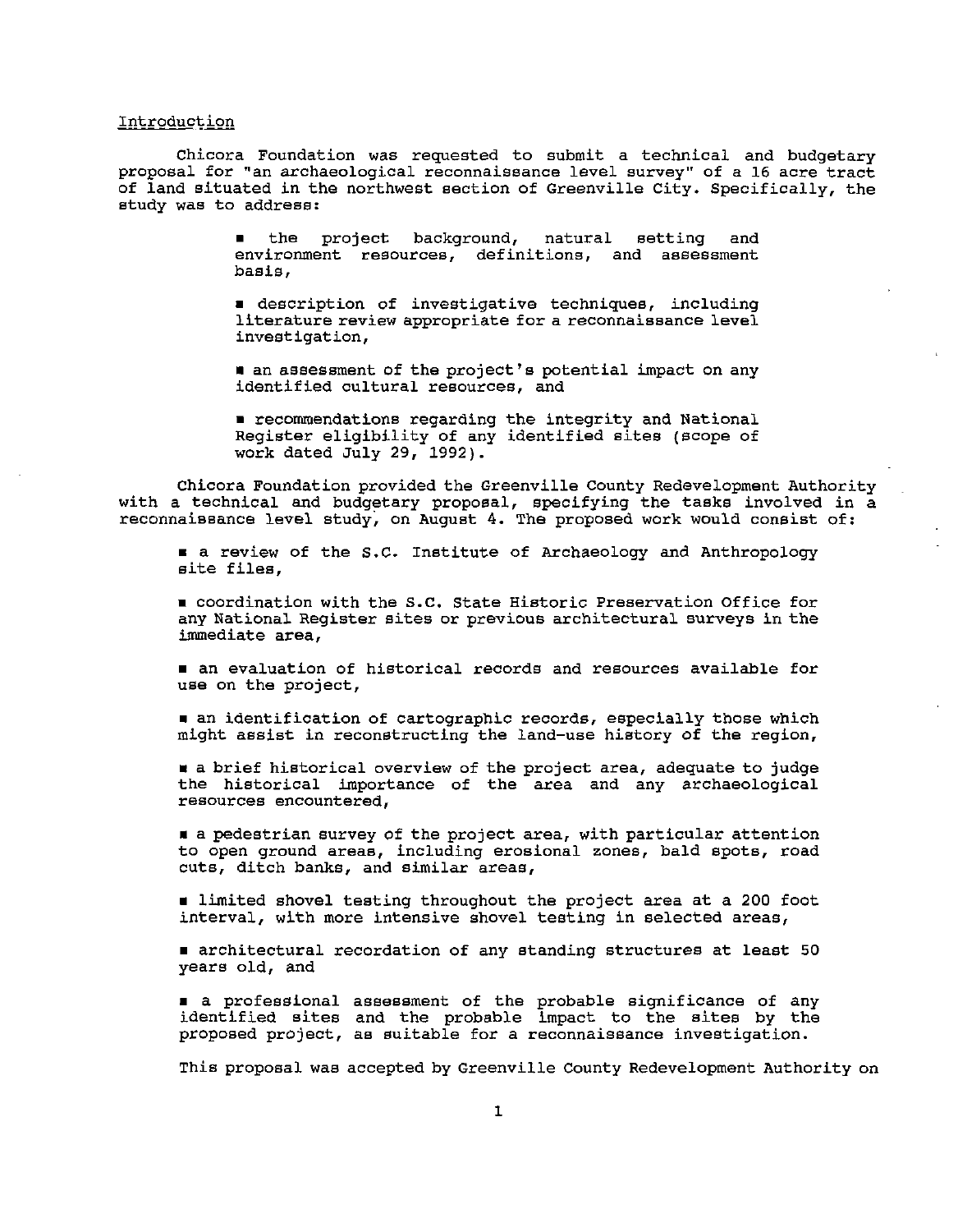August 18. The historical and land use research was conducted by Dr. Michael Trinkley on Thursday, August 27. The resources of the Thomas Cooper Map Repository and the South Caroliniana Library were used. In addition, we were very fortunate to obtain the assistance of Ms. Ann Mccuen, Chairperson of the **Greenville County Historic Preservation Commission. She provided a number of**  local references and a partial title search for the project area. Ms. Natalie Adams examined the site files of the S.C. Institute of Archaeology and Anthropology.

A letter was hand delivered to the s.c. State Historic Preservation Office **on August 27, requesting information on National Register sites and previous**  architectural surveys. Although no response has yet to be received regarding this **inquiry, a previous letter from the south Carolina Department of Archives and History implies that there are no structural surveys or National Register sites**  in the project area. The letter goes on to state:

this site has been identified as the location of a turn of the century mill village that was demolished around 1938. The lack of **serious ground disturbance since this demolition occurred indicates**  that there is a strong probability that intact archaeological deposits are present on this site (letter from Mr. Ian Hill, S.C. Department of Archives and History to Ms. Lynn Pry, Greenville county Redevelopment Authority, dated July 23, 1992).

**This letter also recommends that the Authority conduct a "reconnaissance level survey of the tract. <sup>11</sup>**

The field investigations were undertaken by Ms. Natalie Adams on Tuesday, September 1, 1992. The laboratory processing of the resulting collections, curation preparations, and report production have taken place at Chicora Foundation's offices in Columbia on September 2-3, 1992.

It is important to clearly indicate that this study involves only a **reconnaissance investigation of the 16 acres. No intensive investigation has been**  undertaken by Chicora Foundation and the methodology of this reconnaissance investigation was designed and implemented to address the specific questions posed by the Greenville County Redevelopment Authority, based on the recommendations of the s.c. Department of Archives and History's letter of July 23, 1992. More generally, it was designed to allow an assessment of the likelihood that ground disturbing activities in the project area might impact **archaeological resources.** 

#### **Project Area**

The project area is located in the northeastern portion of the city of Greenville, just east of Old Buncombe Road (Figure 1). The property is bounded to the east by a railroad track. The southern boundary falls halfway between Knight and Buff Streets. The western edge is bounded by private property and the Earle/Stone family cemetery. The northern boundary is irregular, following Morris Street from the western boundary where it turns north in the vicinity of Wright Street. It then turns east to Davis Street and follows the road north to Neely **Street where is turns east again to the railroad tracks. Several paved roads run**  through the tract including Buff Street, Sizemore Street, Morris Street, Church Street, and an old road bed which follows the railroad tracks (Figure 2). In **addition, sidewalks, driveway lead-ins, and cement stairs from the street to the**  sidewalks exists throughout the project area.

Vegetation within the project area consists of thick knee-high grass. Apparently the tract is occasionally mowed since no other undergrowth exists. Trees are relatively sparse and appear to have been planted as shade or ornamental trees perhaps 50 to 100 years ago. Kudzu is found in the extreme northern portion of the property, and there is relatively dense vegetation in the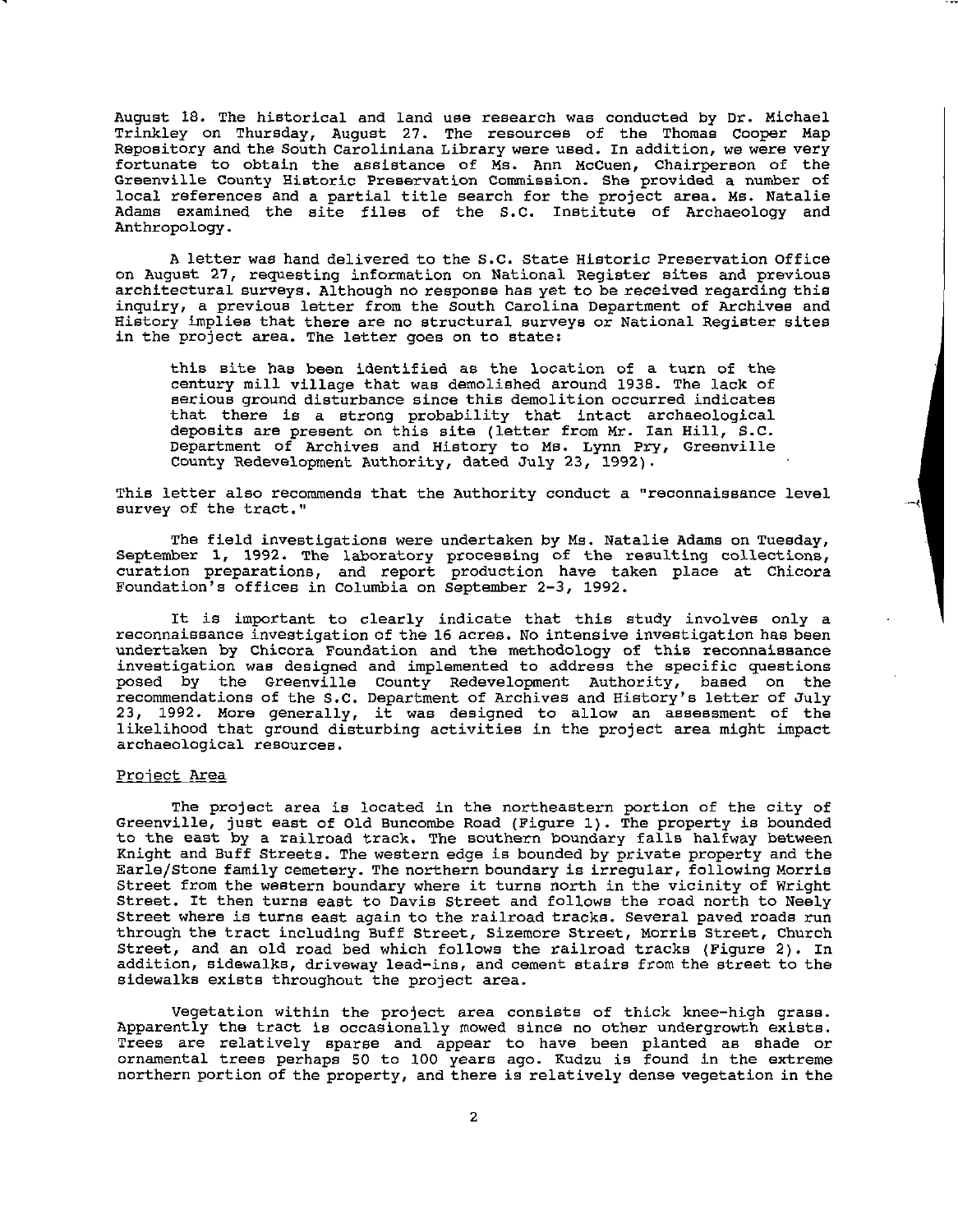

Figure 1. Location of project area on 1983 Greenville and Paris Mountain Quadrangle Maps.



Figure 2. Location of study area showing street names and railroad.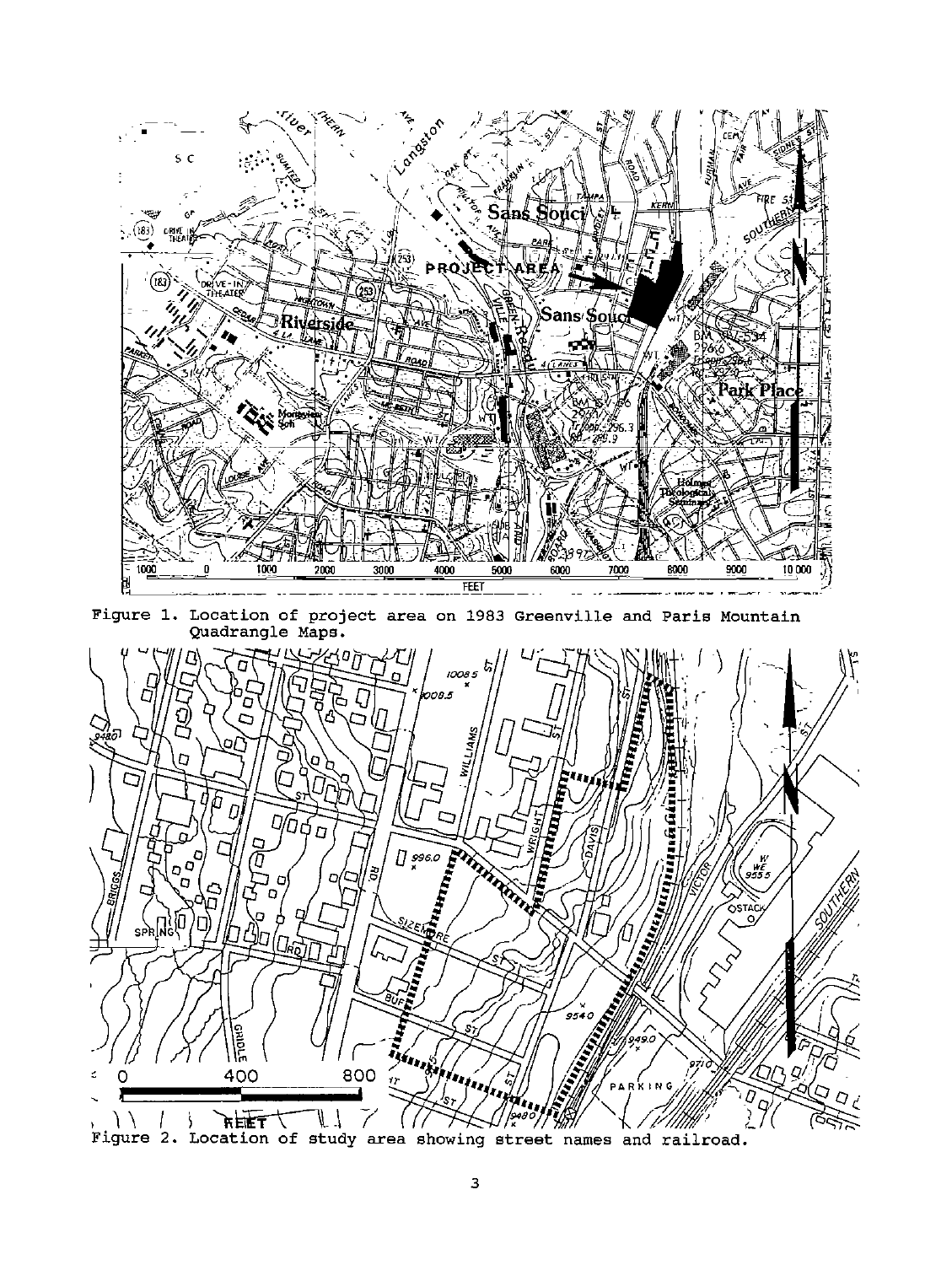#### area of the railroad tracks.

Soils are exclusively Cecil urban-land complex. Cecil soils consist of gently sloping to moderately steep soils that are well drained. These soils are **complex because Urban land consists of areas that have been excavated, filled,**  or otherwise disturbed by man. Generally, the surface layer is dark-brown sandy loam about six inches thick overlying subsoils which extend for about 52 inches. These subsoils are primarily red clay (Camp 1975).

Elevations in the project area ranges from 950 to 995 feet above mean sea level. The highest elevations are in the western portion of the tract and slope toward the railroad tracks to the east.

#### **Effective Environment**

Greenville County is bounded to the north by Transylvania, Henderson, and **Polk Counties, North Carolina, to the west by Pickens and Anderson Counties and the Saluda River, to the south by Anderson and Laurens Counties, and to the east**  by Laurens and Spartanburg counties.

**The northern quarter of Greenville County is in the Blue Ridge Mountains,**  while the remaining portion is in the Piedmont Plateau. The land ranges from nearly level to very steep with the highest point being White Oak Mountain at **3,297 feet above sea level. In the central portion of the county, where the**  project area is located, the elevation ranges from 750 to 1,050 feet (Camp 1975).

The main streams in the county flow southeastward into the south Pacolet River. The major streams that drain the county are the North, Middle, and South Saluda, Reedy, Enoree, and South and Middle Tyger Rivers. Numerous smaller streams (such as Beaverdam Creek) are found throughout the county (Camp 1975). Mills noted in 1826:

Greenville is finely watered, but has not the same advantages of navigation, with the lower district.... The stream promising the most favorable means for rectifying this deficiency, is the Reedy river, flowing through the middle of the district, and passing by **the court house. It might, without great expense, be made use of, to feed a canal to communicate with Saluda river ... ; and by means of this river, under improvement by the state, a navigable intercourse**  may be had with Columbia and Charleston (Mills 1972: 573-574)

Vegetation in the Greenville County piedmont area falls within the Oak-Pine or Oak-Hickory-Pine region. Oak-Pine forests are transitional between the Oak-Hickory region to the northwest and the Southern Evergreen forest (Braun 1950). There are three phases of climax vegetation in the Piedmont upland hardwood forests of the oak-Pine region, defined by vegetational shifts caused by **variations in elevation, slope, soils, and moisture. These phases are termed Dry,**  Intermediate, and Rich. The Dry Phase occurs on thin rocky soils of high ridges and knolls and is dominated by post oak and blackjack oak, with sporadic occurrences of shortleaf pine, mockernut hickory, pignut hickory, pale hickory, persimmon, and black gum. The Intermediate Phase occurs primarily on broad slopes with deep soils and is dominated by white oak and post oak. The Rich Phase **occurs in cool, moist ravines and north-facing slopes.** It is **dominated by white,**  black, and red oaks. Also found are beech, tulip poplar, red maple, shagbark hickory, and sweetgum (Waggoner 1975).

There are eight geologic formations in Greenville County made up of alluvium, fine-grained rocks, fine-grained to medium-grained rocks, fine-grained to coarse-grained rocks, and coarse-grained rocks. Alluvium consists of material recently deposited on flood plains. The fine-grained rocks are diabase dikes that cut across formations of granite and gneiss. The fine-grained to medium-grained rocks are biotite gneiss, biotite schist, and megmatite. The fine-grained to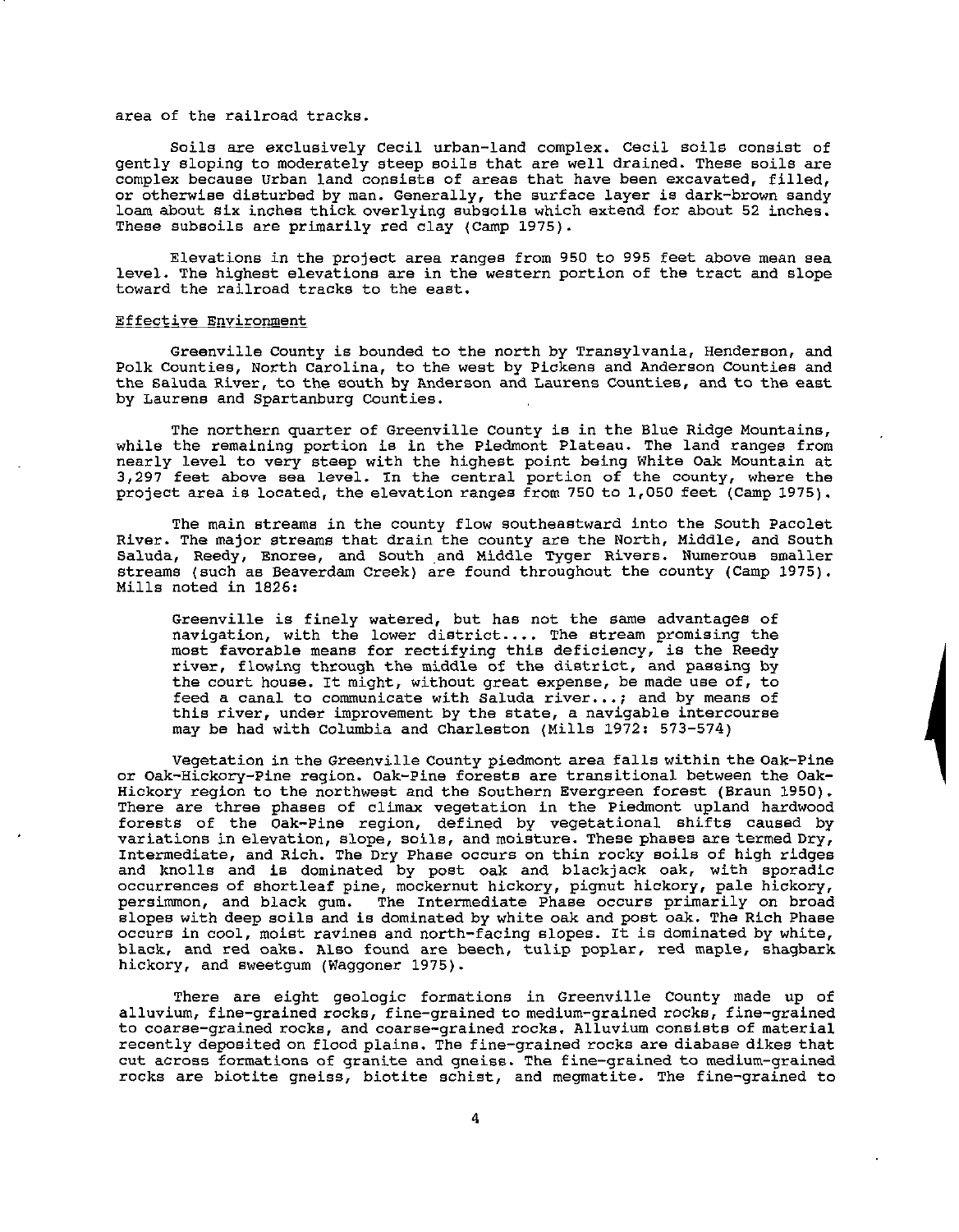**coarse-grained rocks are biotite schist and hornblende gneiss. The medium-grained rocks are biotite granite gneiss and granite undivided. The coarse-grained rocks**  are muscovite pegmatite dikes (Camp 1975).

Climate in the region is temperate in that it is characterized by mild **winters and warm summers. Mills described the climate as:** 

one of the most delightful in the world. The lands are well drained, **and the major part sufficiently far removed from the mountains, not**  to be affected by the vapors; yet near enough to partake of their **refreshing coolness in the summer, and protection from the cold**  northern blasts in winter (Mills 1972: 575).

**Snowfalls occur every winter, but significant amounts come only once every two or three years. Winter temperatures fall to 20°F or less on six days of the year. Summers are warm and long and have an average of 56 days when the temperatures**  rises to 90°F or higher. Because of the elevation, the maximum temperature seldom reaches 100°F. Precipitation is evenly distributed throughout the year. The **average year produces about 70 days with one-tenth inch or more of rain. Annual**  rainfall varies from a high of 67 inches in 1929 to less than 32 inches in 1938. Normal annual precipitation is about 48 inches (Camp 1975).

#### **Brief Prehistoric and Historic Synopsis**

Regrettably little archaeological research has been conducted in Greenville County. In fact, of the 81 studies for Greenville listed by Derting et al. (1991), 74 or 91% are relatively minor surveys related to highway or sewer **construction. Thirty three, or 45%, of these were written by one of the authors**  of this study (Michael Trinkley). The only research pertinent to this project is a brief study of Pelham Mills (Drucker et al. 1987) and a brief survey in the south part of Greenville City looking for evidence of The State Military Works. It is of particular regret that there has been no effort to more intensively **explore the urban archaeology of Greenville, since this city is a particularly**  good representative of the mixture of nineteenth century upcountry rural and city **forces.** 

The Paleo-Indian period, lasting from 12,000 to 8,000 B.C., is evidenced by basally thinned, side-notched projectile points; fluted, lanceolate projectile points; side scrapers; end scrapers; and drills (Coe 1964; Michie 1977). The Paleo-Indian occupation, while widespread, does not appear to have been<br>intensive. Points usually associated with this period include the Clovis and Points usually associated with this period include the Clovis and several variants, Suwannee, Simpson, and Dalton (Goodyear et al. 1989:36-38). At least two Paleo-Indian points have been found in the Greenville County area, both in the northwestern corner of the county (Goodyear et al. 1989:33).

Unfortunately, little is known about Paleo-Indian subsistence strategies, **settlement systems, or social organization. Generally, archaeologists agree that the Paleo-Indian groups were at a band level of society, were nomadic, and were**  both hunters and foragers. While population density, based on the isolated finds, is thought to have been low, Walthall suggests that toward the end of the **period, "there was an increase in population density and in territoriality and**  that a number of new resource areas were beginning to be exploited" (Walthall 1980:30).

The Archaic period, which dates from 8000 to 2000 B.c., does not form a sharp break with the Paleo-Indian period, but is a slow transition characterized by a modern climate and an increase in the diversity of material culture. The chronology established by Coe (1964) for the North Carolina Piedmont may be applied with little modification to the Greenville County area. Archaic period **assemblages, characterized by corner-notched, side-notched, and broad stemmed projectile points, are common in the vicinity, although they rarely are found in good, well-preserved contexts.**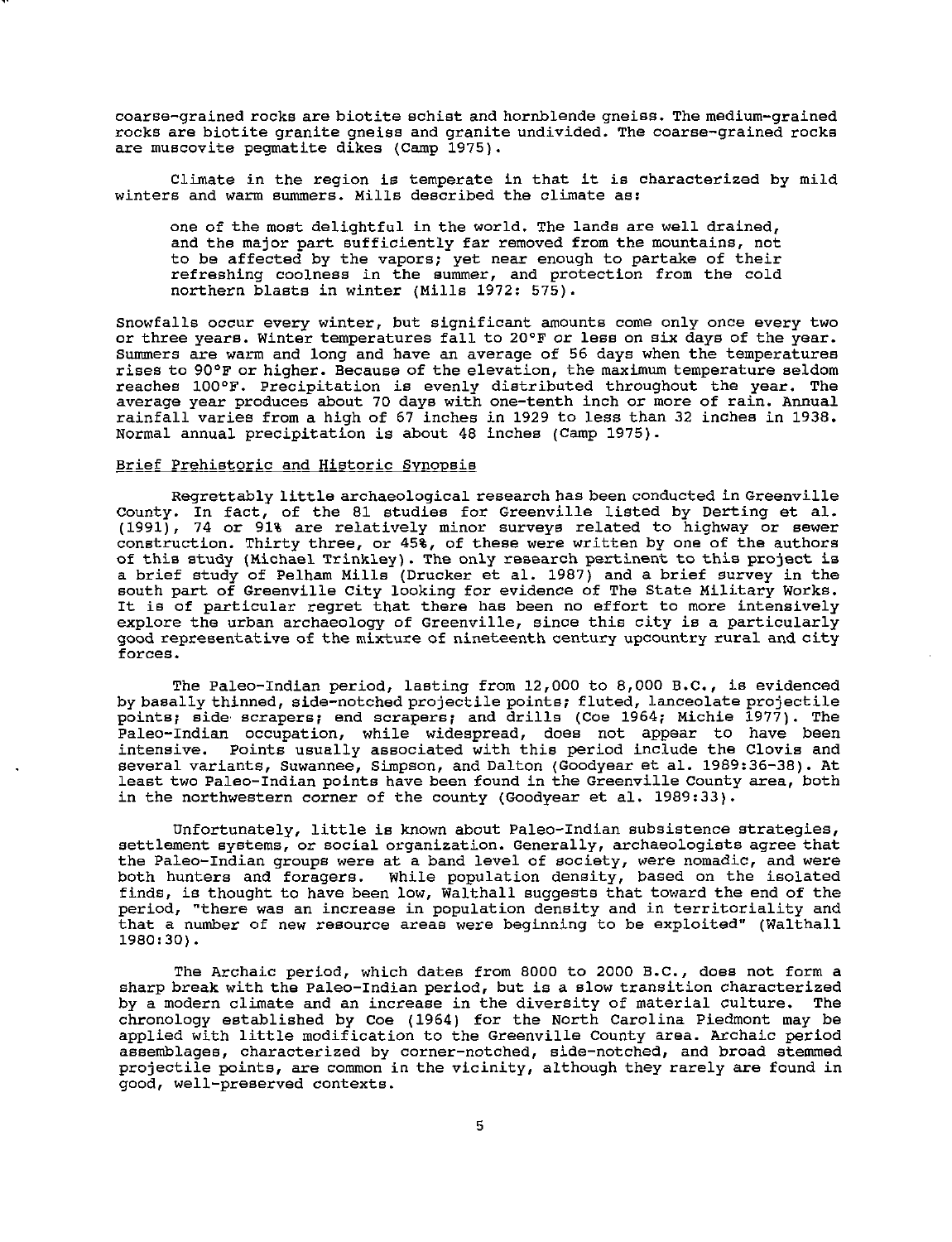The Woodland period begins, by definition, with the introduction of fired clay pottery about.2000 B.C. along the South Carolina coast and much later in the Carolina Piedmont, about 500 B.C. It should be noted that many researchers call the period from about 2500 to 1000 B.C. the Late Archaic because of a perceived continuation of the Archaic lifestyle in spite of the manufacture of pottery. Regardless of terminology, the period from 2000 to 500 B.C. was a period of tremendous change. Much of the information development from the investigations of Richard B. Russell Reservoir is applicable to the Greenville area (see Anderson and Joseph 1988).

The subsistence economy during this early period was based primarily on **deer hunting and fishing, with supplemental inclusions of small marmnals, birds,**  reptiles, and shellfish. Various calculations of the probable yield of deer, fish, and other food sources identified from some coastal sites indicate that sedentary life was not only possible, but probable. Further inland it seems likely that many Native American groups continued the previous established patterns of band mobility. These frequent moves would allow the groups to take **advantage of various seasonal resources, such as shad and sturgeon in the spring,**  nut masts in the fall, and turkeys during the winter.

The South Appalachian Mississippian period, from about A.D. 1100 to A.D. 1640 is the most elaborate level of culture attained by the native inhabitants and is followed by cultural disintegration brought about largely by European disease. The period is characterized by complicated stamped pottery, complex **social organization, agriculture, and the construction of temple mounds and ceremonial centers. The Etowah, Savannah, and Lamar phases characterize this**  period from about A.D. 1200 to 1500.

**The protohistoric and historic Native American remains most often**  associated with Greenville County, however, are those of the Cherokee. Pottery includes the Pigeon, Connestee, and Pisgah series associated with the gradual, in situ development of the Cherokee culture (Holden 1966, Egloff 1967, Moore 1986). The Cherokee archaeology of Greenville is briefly discussed by Beuschel (1976) and Harmon (1986).

**Historical accounts of the territory encompassing the Piedmont began with**  the Desoto expedition in 1540 (Swanton 1946). This area, referred to as the "Up Country" or "Back Country" interchangeably, was recognized by the Indians and the early settlers to be the hunting grounds of the Lower Cherokee (Logan 1859:6). **In these early years the principal source of interaction between the European**  settlers and the Cherokee involved a loosely organized trading network (see also Harmon 1986).

After the establishment of South Carolina as a British province in 1670, organization and delineation into more manageable territorial units began. In **1685, the Proprietors sectioned the new province into four counties, although**  present Greenville County was set aside as Indian or Cherokee land. While a further refinement of boundaries in 1769 saw the creation of the Ninety Six District, it was not until the last decade of the eighteenth century that **Greenville District was recognized.** 

The 1755 treaty between the Cherokee and Governor James Glen ceded nearly half of the territory of present South Carolina to the whites (Mills 1972:604). An early and sparse influx of settlers from the north was composed mainly of cattlemen and Indian traders. These semi-permanent settlements were concentrated along the streams and rivers where land was both productive and easily cleared. **Cattlemen constructed temporary "cowpens" and planted small sections of corn,**  grains, and produce for home consumption. Mills (1972:571-572) reports that one of the earliest settlers of Greenville was Richard Pearis or Paris. Pearls operated a trading post and grist mill on the Reedy River overlooking a 15-foot fall, near the present Citizens and Southern Bank on Camperdown Way in downtown Greenville (see also Building Conservation Technology 1981).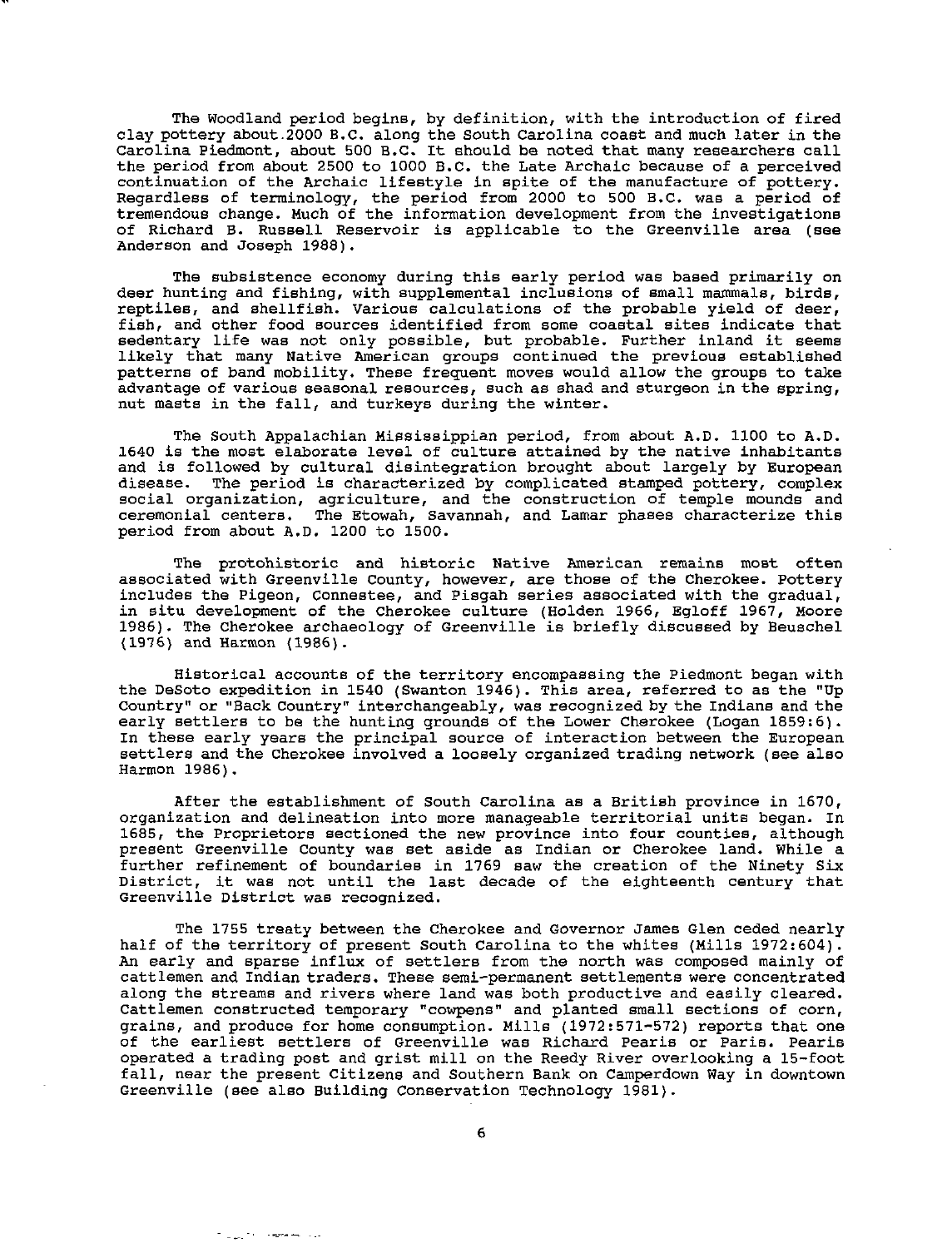After the initial settlements of the 1750s the white population of the Up Country did not increase significantly until 1761, with the expulsion of the Native American population at the end of the Cherokee War. This created a second wave of immigration and settlement, spearheaded by farmers from the northern colonies of North Carolina, Virginia, Maryland, and Pennsylvania. These settlers **developed a self-sufficient economy based on planting flax, tobacco, corn, wheat, and oats, and raising cattle and hogs for their own use. Slaves were relatively**  uncommon until the early 1800s.

In this early period of European settlement there was little connection with the legal authorities on the coast (i.e., Charleston), leaving the Up County largely autonomous. This led to the emergence of the Regulator Movement of the 1760s, a vigilante organization which attempted to maintain order and provide security through a system of courts and offices (Racine 1980:13). By the eve of the Revolution, two-thirds of the South Carolina population lived in the Up country (Racine 1980:14).

By the onset of the American Revolution, the population of the Carolina Up Country was quite diverse in its ethnic, religious, and political backgrounds. These differences seemed to localize the hostilities between Whigs and Tories living side by side. Pearis, an avid Tory, lost his mill and home to Whig **sympathizers, although the county saw relatively few skirmishes.** 

Though the end of the Revolutionary War brought few changes to the life of the Up Country farmers, a solid framework of social and political organization was beginning to emerge. In 1797 Lemuel J. Alston offered a 400 acre site for the Greenville County court house and the formal organization of the area began to be recognizable. The original village, called Pleasantburg, was largely an **unsuccessful speculative venture on Alston's part. Embarrassed by the failed real**  estate venture and a political defeat, Alston sold his 11,000 acre holdings to Vardy McBee and left the area (Building Conservation Technology 1981:11). Virtually all of Greenville can be traced back to McBee's ownership during the early nineteenth century.

'

By 1826 Greenville was a thriving, if small, town:

the village of Greenville  $\ldots$  is beautifully situated on a plane, gently undulating. The Reedy river placidly leaves its southern **borders previous to precipitating itself in a beautiful cascade,**  over an immense body of rocks [the site of Pearls' earlier mill]. The village is regularly laid out in squares, and is rapidly **improving. It is the resort of much company in the summer, and**  several respectable and wealthy families have located themselves here on account of the salubrity of the climate. These have induced **a degree of improvement, which promises to make Greenville one of**  the most considerable villages in the state. • • • The number of houses is about 70 . . . (Mills 1972:572-573; Figure 3).

The town continued to grow through the nineteenth century, having 500 residents in 1834 and about 1500 by 1850. The 1850s represented a decade of change. Furman University opened in 1851, the first railroad through Greenville was built in 1853, and during this time the South's largest carriage and wagon plant was constructed (Building Conservation Technology 19Bl).

Greenville County, by 1850, had 13,370 white inhabitants and 6,691 African **American slaves, most operating the 1068 farms scattered across the county. There**  were 130,727 acres of improved farm land, or about 122 acres per farm. This compares favorably with adjacent Spartanburg and is in excess of Pickens 78 **improved acres per farm.** 

Lacking a consistently profitable staple crop, the Up Country concentrated on the production of subsistence crops until the early 1800s with the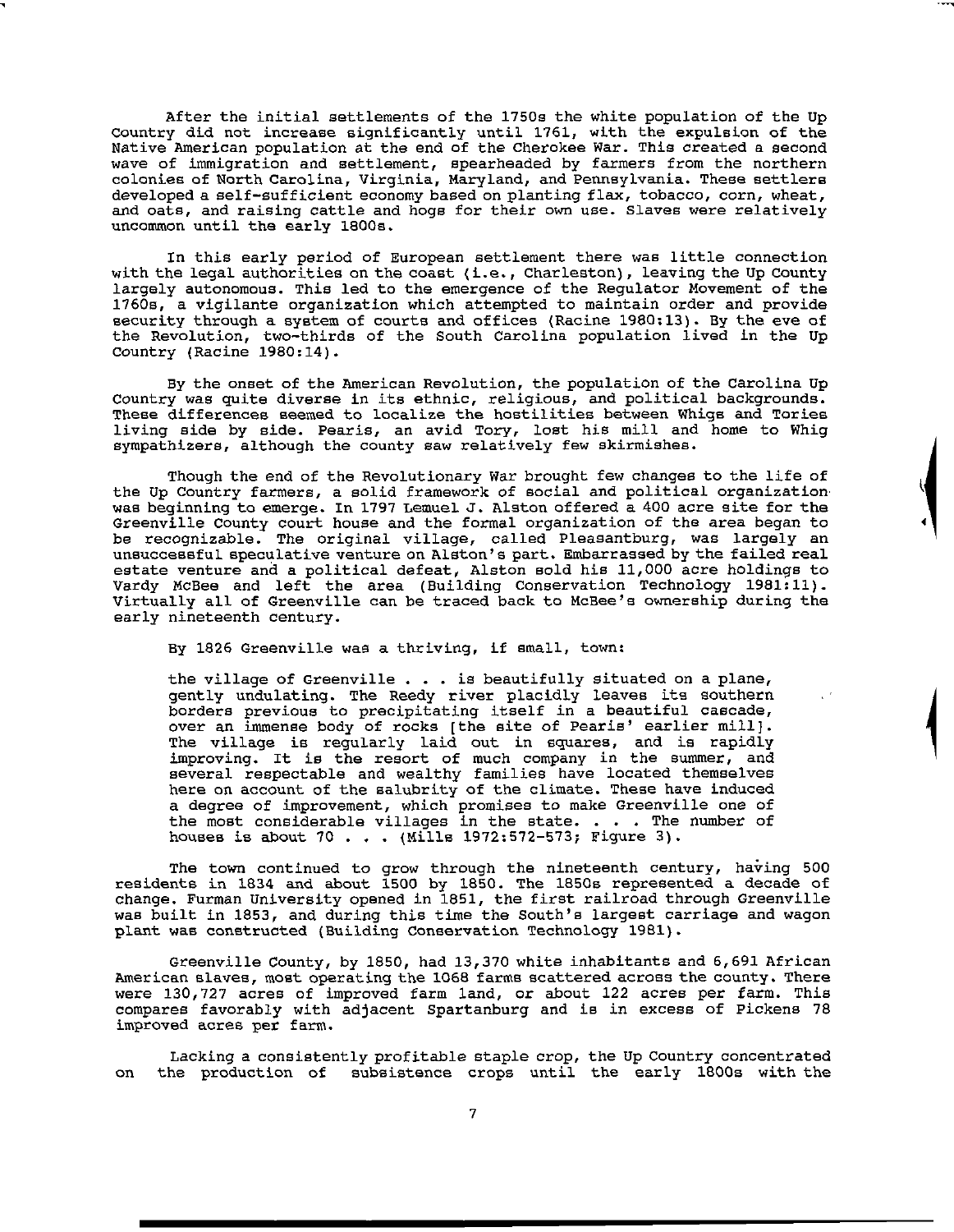Figure 3. Mills Atlas, showing the Greenville area in 1826.

 $\overline{\phantom{a}}$ 

introduction of the cotton gin and the rise of English textile mills, the outgrowth of the industrial revolution. This early emphasis on food stuffs, while retarding upward mobility, had a lasting influence on the region, its economy, and its world view. Cotton spread quickly during the first decade of the 1800s and by 1811 the Up Country was exporting over 30 million pounds of short-staple cotton (Ford 1988:7). This cotton boom promoted tremendous growth in the region, a growth that even the yeomen farmers could participate in since it required little capital outlay and was subject to no particular economies of scale.

Examining the agricultural base of Greenville, it is clear that the bulk of the farms produced subsistence, rather than cash, crops until the Civil War -<br>- making Greenville unique in the region. While the county ranked seventh in the production of 11,074 bushels of rye and oats, it also ranked 26th in the production of cotton. Only Georgetown, Horry, and Pickens county produced fewer than the 2452 bales from Georgetown. The only significant cash crop produced by Greenville was tobacco. With 12,505 pounds reported, the county ranked third in tobacco production for 1850 (DeBow 1854). This continued a long tradition of tobacco cultivation, in spite of low yields, poor quality, and strong competition.

Ford, however, cautions against the easy trap of accepting the "dualeconomy" hypothesis that views the Up Country as divided into planters raising **cotton and yeoman farmers raising food stuffs. Ford notes:** 

**by and large, Upcountry yeomen were not forced to make an all-or-**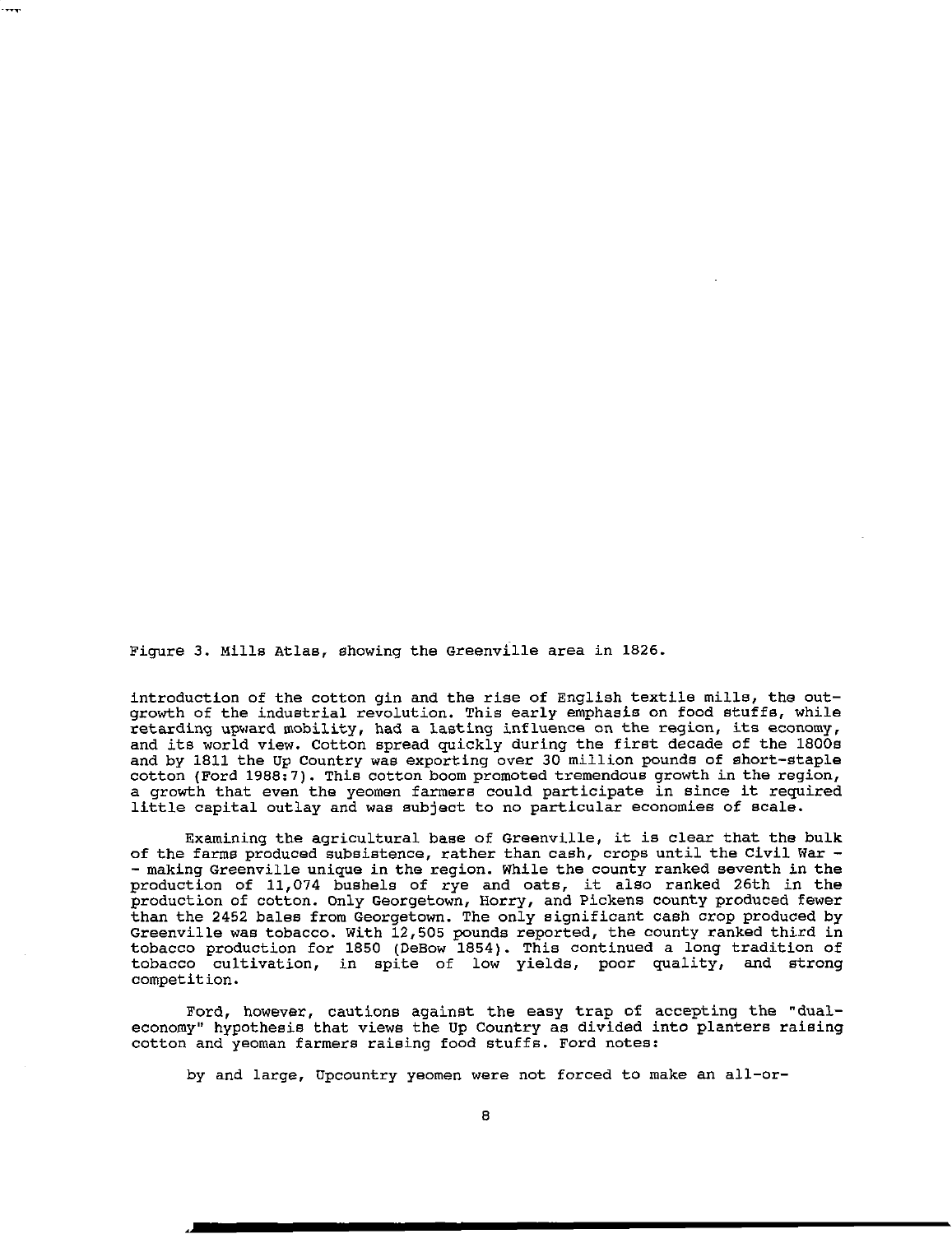**nothing choice between commercial agriculture and subsistence farming, or between traditional mores and market values. Instead Upcountry yeomen made a set of crop-mix decisions each year,**  balancing their need for a sure and steady food supply with their **desire for cotton profits, a caah income, and a higher standard of**  living (Ford 1988:72).

**There remained an uneasy peace between yeoman and plantation owner in the Up**  Country. In order to maintain the political support of the yeoman majority, **planters were forced to moderate their economic and legal power, molding themselves to the community mores and opinion.** 

Ford argues that the Up Country actively participated in Secession because of the:

**<sup>11</sup> country-republican11 ideal of personal independence, given**  particular fortification by the use of black slaves as a mud-sill **class. Yeoman rose with planter to defend this ideal because it was**  not merely the planters' ideal, but his as well (Ford 1988:372).

The Civil War had little military impact on Greenville and no significant **battles were fought in the County. It did, however, change Laurens' history,**  destroying the basis of its wealth and creating in its place a system of tenancy -- the hiring of farm laborers for a portion of the crop, a fixed amount of **money, or both.** 

Immediately after the Civil War cotton prices peaked, causing many **Southerners to plant cotton again, in the hope of recouping losses from the War. The single largest problem across the South, however, was labor. While some**  freedmen stayed on to work, others', apparently many others, left. An Englishman traveling through the South immediately after the war remarked that, "Thirty**seven thousand negroes, according to newspaper estimates, have left South**  Carolina already, traveling west" (quoted in Orser 1988:49).

The hiring of freedmen began immediately after the war, with variable **results. The Freedmen's Bureau attempted to establish a system of wage labor, but**  the effort was largely tempered by the enactment of the Black Codes by the South Carolina Legislature in September 1865. These Codes allowed nominal freedom, while establishing a new kind of slavery, severely restricting the rights and freedoms of the black majority (see Orser 1988:50). Added to the Codes were oppressive contracts which reinforced the power of the plantation owner and degraded the freedom of the Blacks. The freedmen found power, however, in their **ability to break their contracts and move to a new plantation, beginning a new**  contract. With the high price of cotton and the scarcity of labor, this mechanism caused tremendous agitation to the plantation owners.

Gradually owners turned away from wage labor contracts to two kinds of **tenancy -- sharecropping and renting. While very different, both succeeded in**  making land ownership very difficult, if not impossible, for the vast majority of Blacks. Sharecropping required the tenant to pay his landlord part of the crop produced, while renting required that he pay a fixed rent in either crops or money. In sharecropping the tenant supplied the labor and one-half of the **fertilizer, the landlord supplied everything else -- land, house, tools, work**  animals, animal feed, wood for fuel, and the other half of the needed fertilizer. In return the landlord received half of the crop at harvest. This system became **known aa "working on halves," and the tenants as "half hands," or "half tenants."** 

In share-renting, the landlord supplied the land, housing, and either onequarter or one-third of the fertilizer costs. The tenant supplied the labor, animals, animal feed, tools, seed, and the remainder of the fertilizer. At **harvest the crop was divided in proportion to the amount of fertilizer that each party supplied. A number of variations on this occurred, one of the most common** 

 $~\tau$   $~\tau$   $~\to$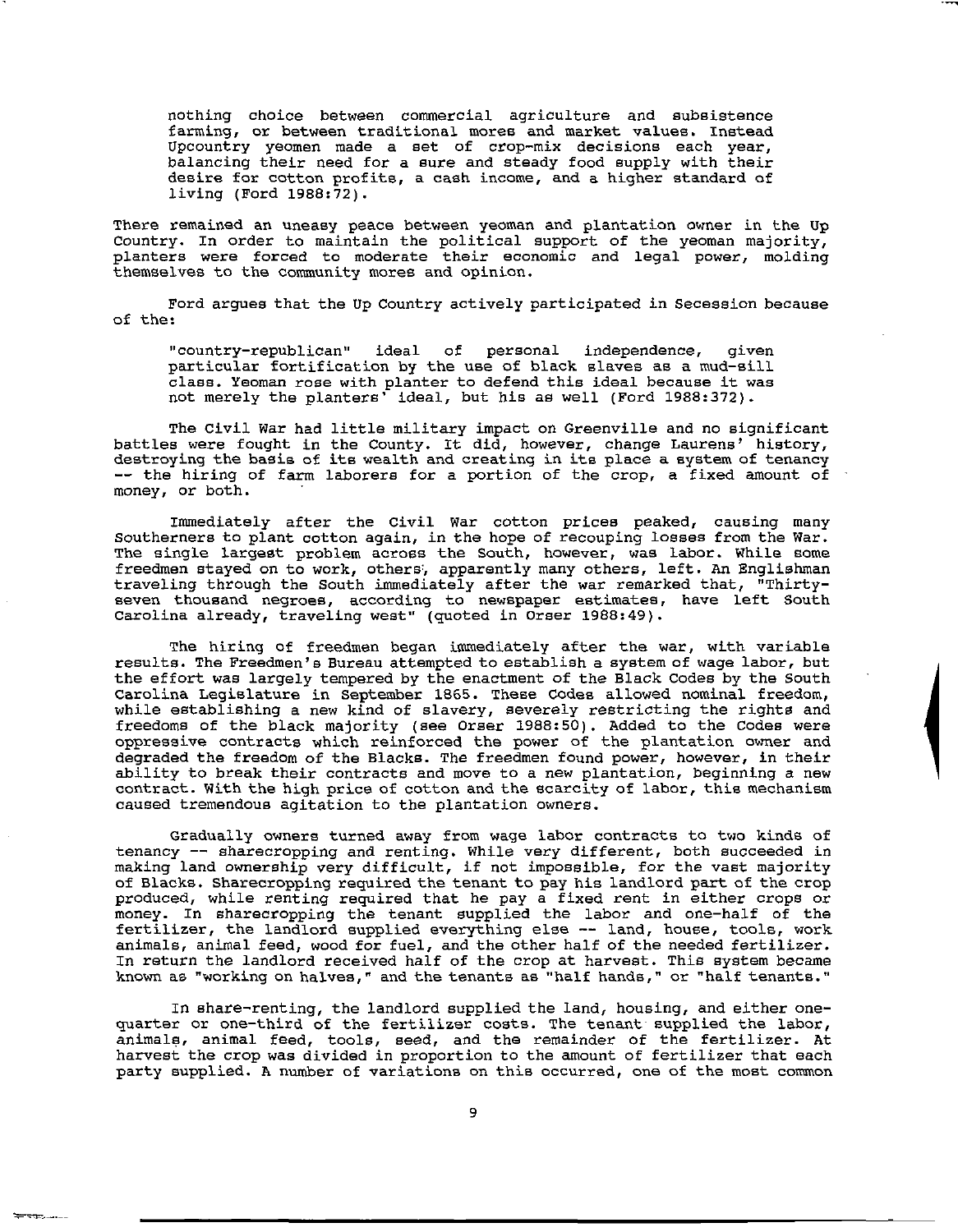being "third and fourth," where the landlord received one-fourth of the cotton crop and one-third of all other crops. In cash-renting the landlord provided the land and housing, with the renter providing everything else and paying a fixed **per-acre rent in cash.** 

Between 1880 and 1925 the number of owner-operated farms in the Piedmont increased by 35.3%, while the number of cash renters increased by 375.4% and the number of sharecroppers increased by 155.8%. Moreover, 1880 was the only year between 1880 and 1925 during which a majority of Piedmont farmers were owners, and this occurred in only three counties. Afterwards the population of owneroperators in the Piedmont remained at about 30% (Orser 1988:60).

In 1884 the labor system of Greenville County was described as encompassing **either cropping or a rent system:** 

Where money is paid the terms, strictly speaking, are monthly **payments, but the custom that prevails most generally is a running**  account, with settlement at the end of the year (The News and Courier 1884:n.p.).

The account continued by noting that the cost of cotton production was about \$40 per 500 pound bale. There were about 200 gins operating in Greenville County and the distance cotton would be hauled to a gin never exceeded  $1\frac{1}{2}$  miles. The report indicated that freedmen engaged in agriculture "rarely make more than a bare support and in the end they get into debt and never pay out" (The News and Courier 1884:n.p.).

Orser notes that the period' from 1880 to 1920 is one of consistent **agricultural expansion, with a concomitant increase in cotton production. This**  trend, however, changed between 1920 and 1925, when both the number of farms and the cotton production dramatically decreased (Orser 1988:69). The causes of this **reversal are at least two-fold: increasing Piedmont erosion and the introduction**  of the boll weevil (cf. Orser 1988:77).

In Greenville the news was not planting cotton, but rather weaving it into **yarns and fabrics. In 1872 Greenville, recovering from the economic collapse of**  the Civil War, received its second railroad. Between 1874 and 1875 the Camperdown Mill was built. By 1888 there were eight cotton mills in Greenville County using both steam and water power, with capital of nearly a million dollars and an annual output in excess of two million dollars. These included the Piedmont Mill (on the Saluda River about 10 miles south of Greenville), Camperdown Mills 1 and 2 (located in Greenville), Batesville (on the Rocky River about 10 miles east of Greenville), Pelham Mill (on the Enoree River 11 miles east of Greenville), Reedy River Factory (on Reedy River 6 miles southeast of Greenville), Fork Shoals Factory (on the Reedy River 12 miles south of Greenville), and Huguenot Mills, **on the Reedy River in Greenville). Even at this early date the focus was on**  expanding the textile base of the county:

there is hope of the material advancement of the county by the development of the many fine water powers along the streams of the **county that are standing invitations to capitalists who desire to**  invest in manufacturing enterprises (The News and Courier 1884:n.p.).

During the Civil War, in 1863, E.S. Irvine sold a  $272\frac{1}{2}$  acre tract to H.P. Hammett for \$15,000 (Greenville County Clerk of court, DB 2, p. 795). This tract was adjacent to property owned by Earle and the transaction excluded a half acre parcel "reserved as a burial ground for the Earle family." The tract was held by Hammett until his death in 1891. Shortly thereafter, in February 1895, his executors sold a portion of the tract to O.H. Sampson and Co (Greenville County Clerk of Court, DB zz, p. 439). By October 1895, Dr. J.B. Earle had completed the **construction of his new residence on Buncombe Street, several blocks from the old**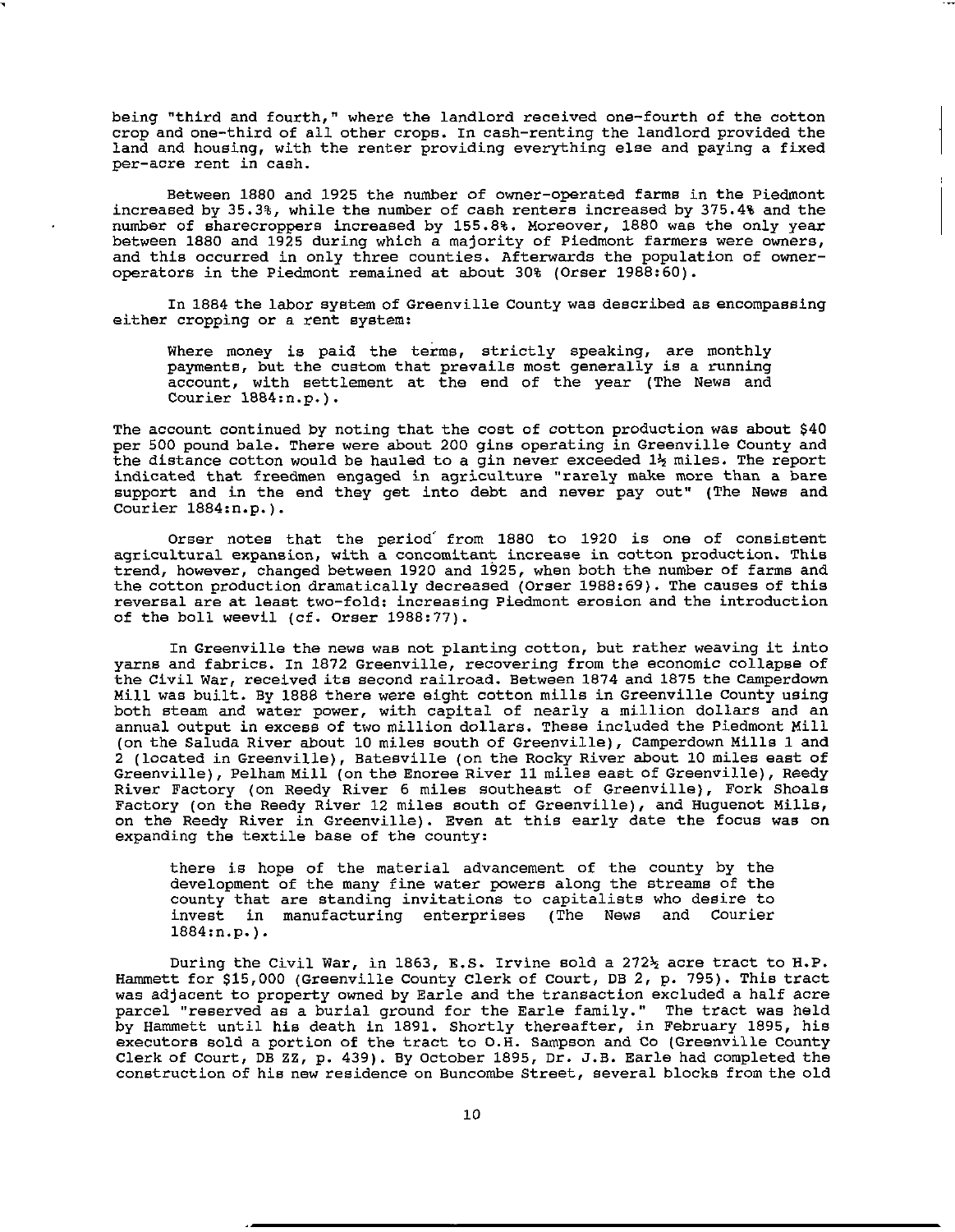family graveyard *(Greenville Mountaineer* (Greenville, South Carolina), October 19, 1895).

The company appears to have lost no time in beginning the construction of the mill. An April 1895 issue of a Greenville newspaper reported that:

The Sampson mill has the roof on. And its a beauty, too, from a cotton mill standpoint. It is probably the most modern mill of the slow-burning type in the South. In fact there are no mills either North or South that are superior. The roof is also a novelty in this section. It is a pitch and gravel roof. The building looks just like a big greenhouse there is so much glass in it. It's a fine "ad" for the city, too, as it is on the Southern Railway, and must attract the attention of every one who rides over that road in day time. The picker room will be brick and that is nearing completion. In a very **short while work will commence on the tenement houses, and by the time we are ready to celebrate the Declaration of Independence a**  neat village will have been added to our city *(Greenville Mountaineer* (Greenville, South Carolina), April 3, 1895).

The original mill (later referred to as "Mill No. l") was a two-story frame **structure. The "tenement houses" referred to are the mill villages which became**  synonymous with the textile industry. Constructed close to the mill and the watchful eye of the company, these villages were intended to be self-sufficient - - **complete with schools, educational facilities, churches, and stores -- and**  largely maintained and controlled by the company. consequently, the mill villages represent distinct and insular communities. The villages were typically laid out in a grid pattern, made to fit available lands. The operative's houses were architecturally based on traditional New England antecedents -- often the **"saltbox" house organized as duplexes. The mill owners took a paternalistic**  attitude toward the workers to ensure the steady supply of labor necessary for the successful operation of the mills.

By June of 1895 the mill houses at Sampson had been laid out. A newspaper report indicated that a Mr. Dillard of Gower & Dillard "was the successful bidder **and gets the contract for all the houses <sup>11</sup>***(Greenville Mountaineer* **(Greenville,**  South Carolina), June 15, 1895). About three weeks later 10 houses were built and the foundations for the others were laid. The earlier estimate of a July 4 **opening was overly optimistic and in September:** 

the finishing touches of paint are being put on the tenement houses. They are painted a french gray and trimmed with an olive green. The superintendent's houses are up near the Reubin Smith place *(Greenville Mountaineer* **(Greenville, South Carolina), September 4,**  1895).

The paper indicated that the Superintendent, a Mr. Wright, hoped to have the mill opened in two weeks. By October 19, 1895 the mill was reported to have 45 cottages.

on October 10, 1895 the O.H. Sampson & Company sold the Sampson mill property to the American Spinning Company for \$100,000. The deed specifically mentions that the transaction included:

**the manufactories, buildings, boiler houses, erections, offices, boilers, engines, machinery, shaftings, fixtures, implements,**  utensils and property of every kind and necessary to its operation as a Cotton Manufacturing establishment (Greenville county Clerk of court, DB zz, p. 570).

A plat, dated November 22, 1894, by J. E. Sirrine was not recorded and could not be identified during this initial investigation. In 1897 a plat of adjacent

---- - --------------------------------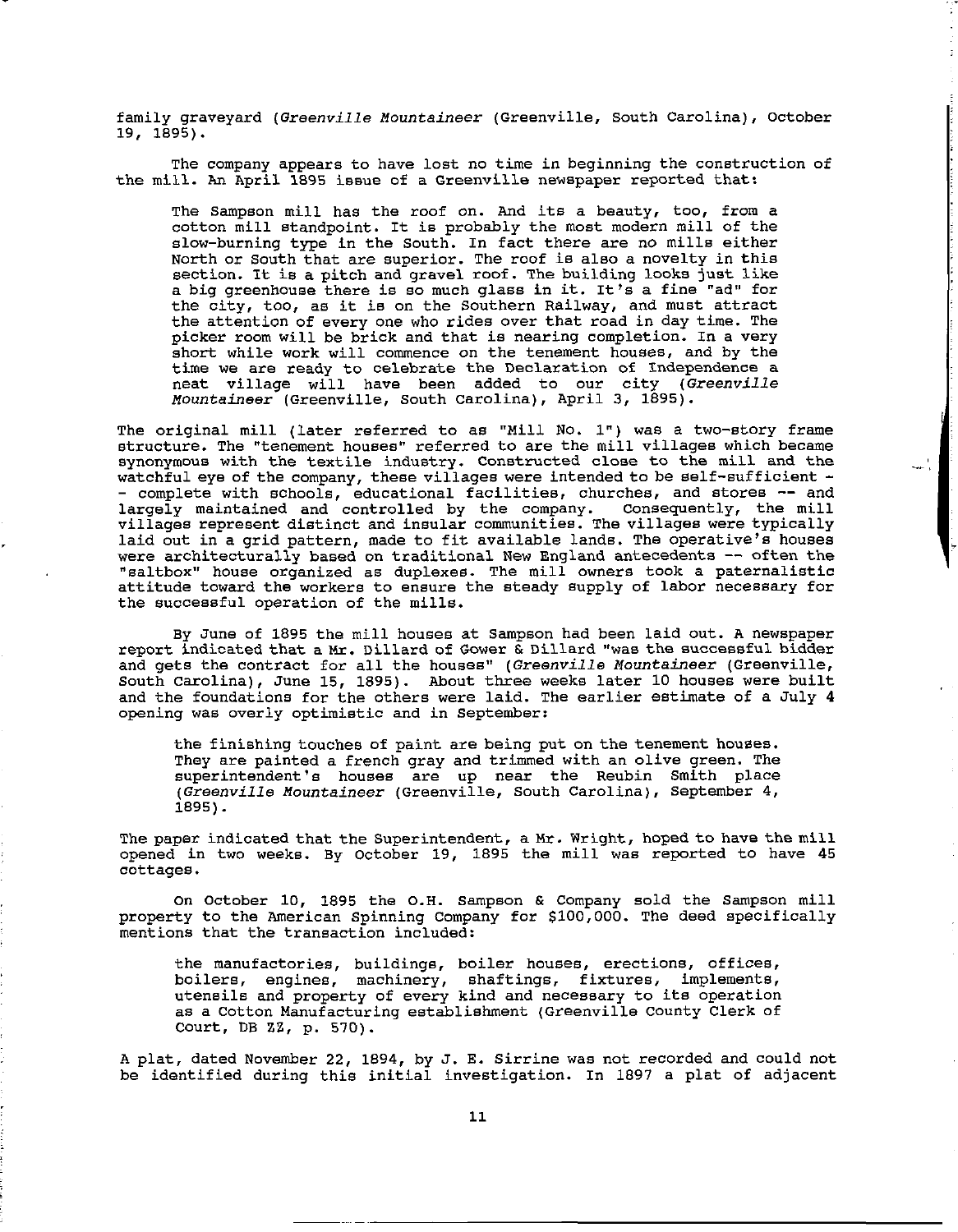**areas, however, does show the property of the American Spinning Company, the**  Earle graveyard (which is on the corner of Buncombe and Hammett [or Morris] streets, occupying a larger area than is present today) (Greenville County Clerk of Court,  $DB$  HHH,  $p. 836$ ).

At the turn of the century the American Spinning Company, originally using the equipment from the dismantled Camperdown mills, had capital of \$600,000, 35,00 spindles, and employed upwards of 800 hands (Crittenden 1903:69). A four and five-story brick cloth mill (referred to as "Mill No. 2"} was built between 1900 and 1909 to complement the original cloth mill. Additions continued to be made after the First World War *(Greenville* News (Greenville, south Carolina}, July 8, 1991). By 1911 there were 1,056 looms, 52,416 spinning spindles and 5,000 twister spindles and the mill had a annual output of 5,000,000 pounds. Also present was "a perfectly equipped Mill School, taught in a large brick building," **library, "Barber Shop with bathe, <sup>11</sup>and two churches. There were 700 employees,**  although the mill population was 2000 individuals (including 355 children} in 1907 (Anonymous 1907:459; Anonymous 1911:28).

The main portion of the American Spinning Mills is shown on the 1913 Sanborn Insurance Map of Greenville, although the associated mill village is not incorporated in the map. Earlier maps (dated 1902 and 1908) do not show this area **of Greenville.** 

In 1920 the Sanborn maps show a portion of the mill village, as well as the mill complex. The structures include both one and two story duplex dwellings, the **school, the village office, and at least one superintendent's house. The location**  of the Earle cemetery and the associated church is not shown (Figure 4). A photograph from 1911 shows portions of the village and can provide additional **information on the architecture {Anonymous** 1911~28}. **Portions of this village are**  also shown by the 1928 Sanborn maps, although the South Caroliniana Library does not have the necessary volume for complete coverage. The Greenville County Redevelopment Authority has provided a reprinted tax map showing a portion of the village. While at this time the date of the map is unknown, it appears to be from the early 1930s (Figure 5).

American Spinning Company was dissolved in 1936 and the plant was apparently acquired by Cone Mills about 1941. It seems to be in this interval that the associated mill village became "lost." some individuals have claimed that the village burned, others that it was torn down. The archaeological evidence, discussed below, favors the latter explanation and it is likely that by the mid- twentieth century the need (and worker desire) for such villages had declined. While the village may have been torn down, it is equally likely that individuals were offered the houses either to be moved, or as building materials. Either way, by 1943 (the date of the first aerial photographs examined) the village had ceased to exist. Cone Mills continued to operate the plant until 1988 and sold it in 1990 to a Charlotte investor who is leasing the building as warehouse space *(Greenville* News (Greenville, South Carolina), July 8, 1991).

#### Mill Life

With the promise of steady work and housing which was maintained by the mill, a large number of landless whites (tenants and sharecroppers) were lured away from their rural homes at the turn of the century. These people had been **living in impoverished conditions on small farms due to depressed economic**  conditions surrounding agriculture. Although there were few problems in attracting local labor, many mill owners advertised in neighboring states when shortages arose. It became the philosophy of mill management that the concept of "welfare work" would entice potential laborers. The benefits the mill offered **were company-sponsored activities such as schools, churches and recreation**  facilities. In addition, health care facilities were eventually constructed (Stayner 1976).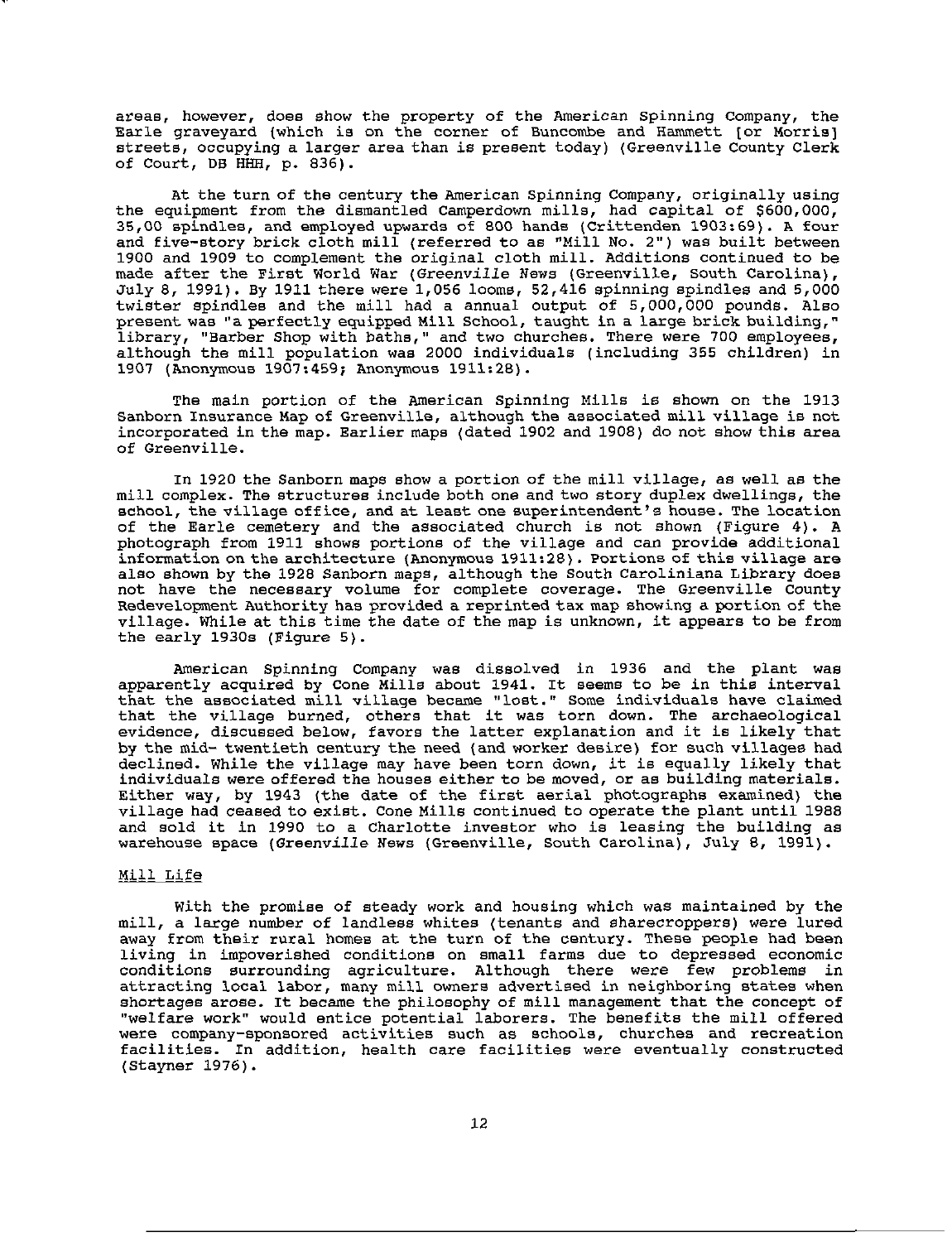

Figure 4. 1920 Sanborn Tax Map of the study area.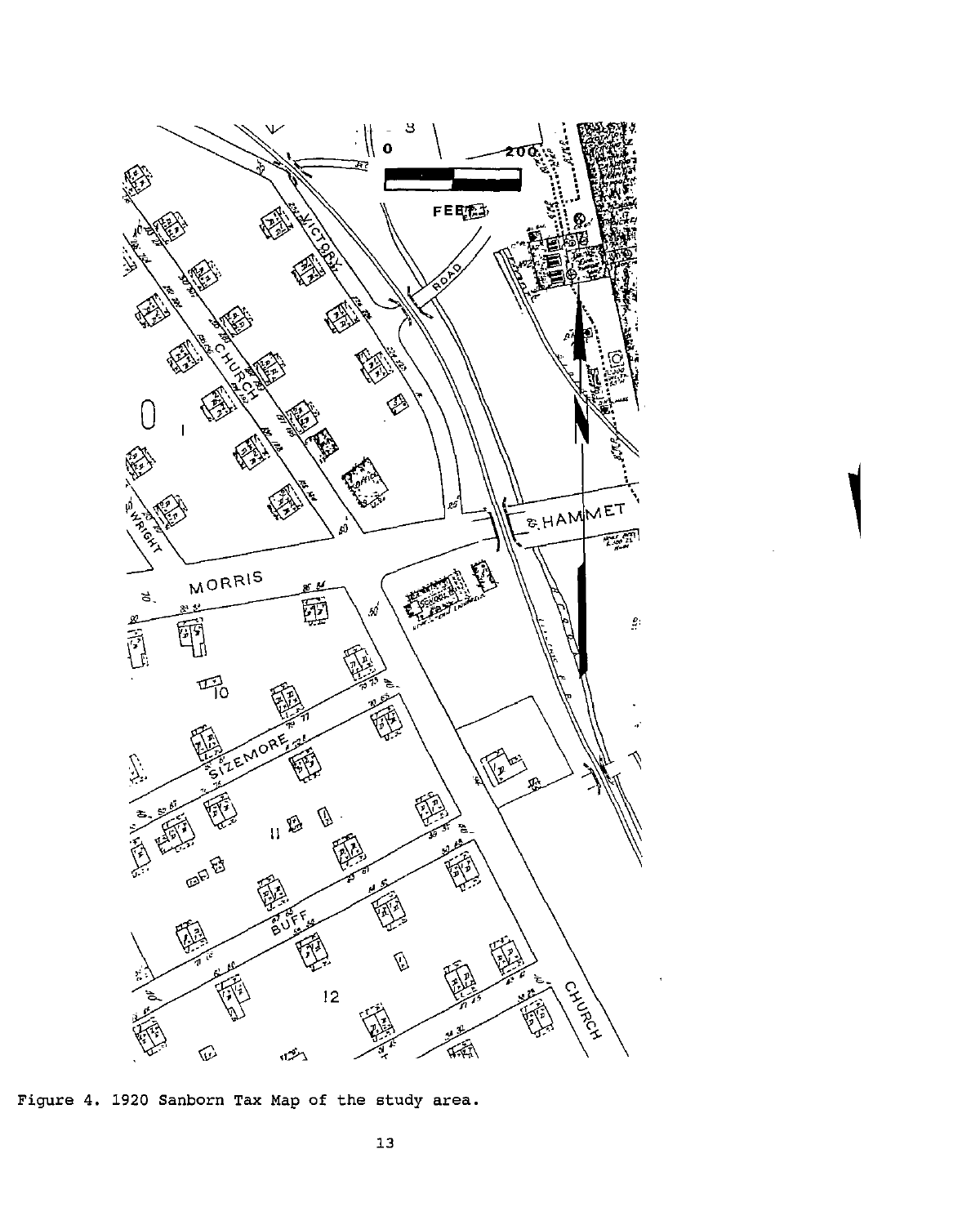# FIGURE NOT AVAILABLE

l.

Figure 5. Undated tax map showing the project area.

 $\hat{\boldsymbol{\theta}}$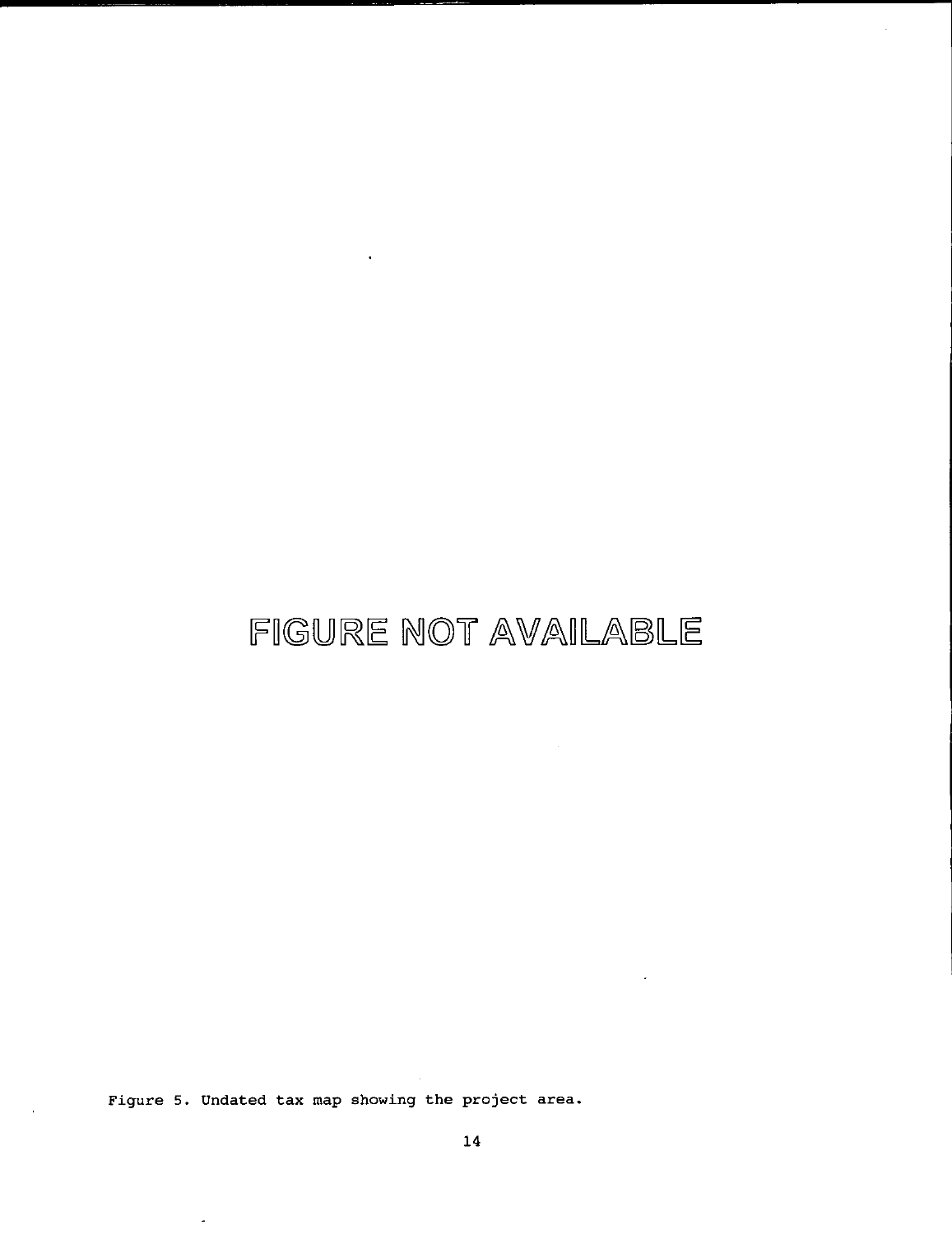Housing, provided by the mill at a nominal rent, was located adjacent to **the mill so workers would loose no time getting to and from work. Rent was charged by the room, varying from no charge up to one dollar a month. It appears**  that the average rental was 50 cents per room, although in the Greenville area **rooms were rented at 75 cents. The houses:** 

are tightly built, have ample windows and doors, have a ten-foot ceiling, are generally weatherboarded and ceiled with wood on the **inside, and there is no occasion for crowding, each of the houses**  generally occupying a lot covering fully one-quarter of an acre and **if there is any desire for more room it can be gotten {Anonymous**  1907:443).

Although the working conditions were often poor, the hours long, the wages low, and young children often exploited, life in the mill village was a thought **to be a great improvement over the living conditions that most workers had**  formerly led in the rural areas. Prior to the labor movements of the early twentieth century and unionization, social life was greatly restricted by the long working hours; and the system of "shift work" displaced families from enjoying activities together when they had time off. Once labor laws were enacted **and maximum working hours were set, many social and recreational programs were**  started by mills. The 1907 Handbook of South Carolina illustrates through pictures and words the improvements enjoyed by millworkers from the move from **their "Primitive Mountain Home" to the mill village. Pictures of cotton mill families, school children at recess, operatives at the bowling alley and at a**  mill sponsored fourth of July celebration are shown (Anonymous 1907).

Although the provision of social and economic needs by the mill company, **including employment, housing, churches, schools, recreation, stores, and health**  facilities, gave them control over village life, mill families generally improved their own existence and provided opportunities to their children which might not have been possible in their former isolated rural environment (Historic Preservation Consulting 1990).

#### **Land Use History**

The brief historical synopsis reveals that the Simpson (later American Spinning Company) mill village was built in 1895 in an area that previously had not been developed. The village is known through oral history accounts and **several partial maps, revealing an extensive community typical of such mill**  villages. In the mid-1930s the village was abandoned.

The earliest aerial photographs of Greenville County were taken in 1934, but included only the south Tyger River. The first imagery to include the project area was taken in 1943 (Thomas Cooper Map Repository, ASV-2C-147/148). By this time the village was no longer present, although the roads were visible, vegetation around lots was still present, and foot prints of the structures were discernable. Three structures were still standing, including a store at the corner of Buncombe and Church.

Later photographs in 1951, 1955, 1960, 1965, and 1970 continue to show the village's gradual return to nature. Roads, particularly north of Hammett or Morris Street become lees clearly defined (suggesting that they may originally have been less substantially constructed). The abandoned vegetation gradually disappears, probably dying or being salvaged. Throughout this period no other noticeable activity takes place on the tract and there is no evidence of the disturbance expected from mass demolition.

This brief review of the land use history (coupled with the historical overview) indicates that the project area, prior to 1895, was probably vacant, perhaps either farmland or wooded. For the next 40+ years the area was used as a mill village. Houses and other structures were built, mill workers maintained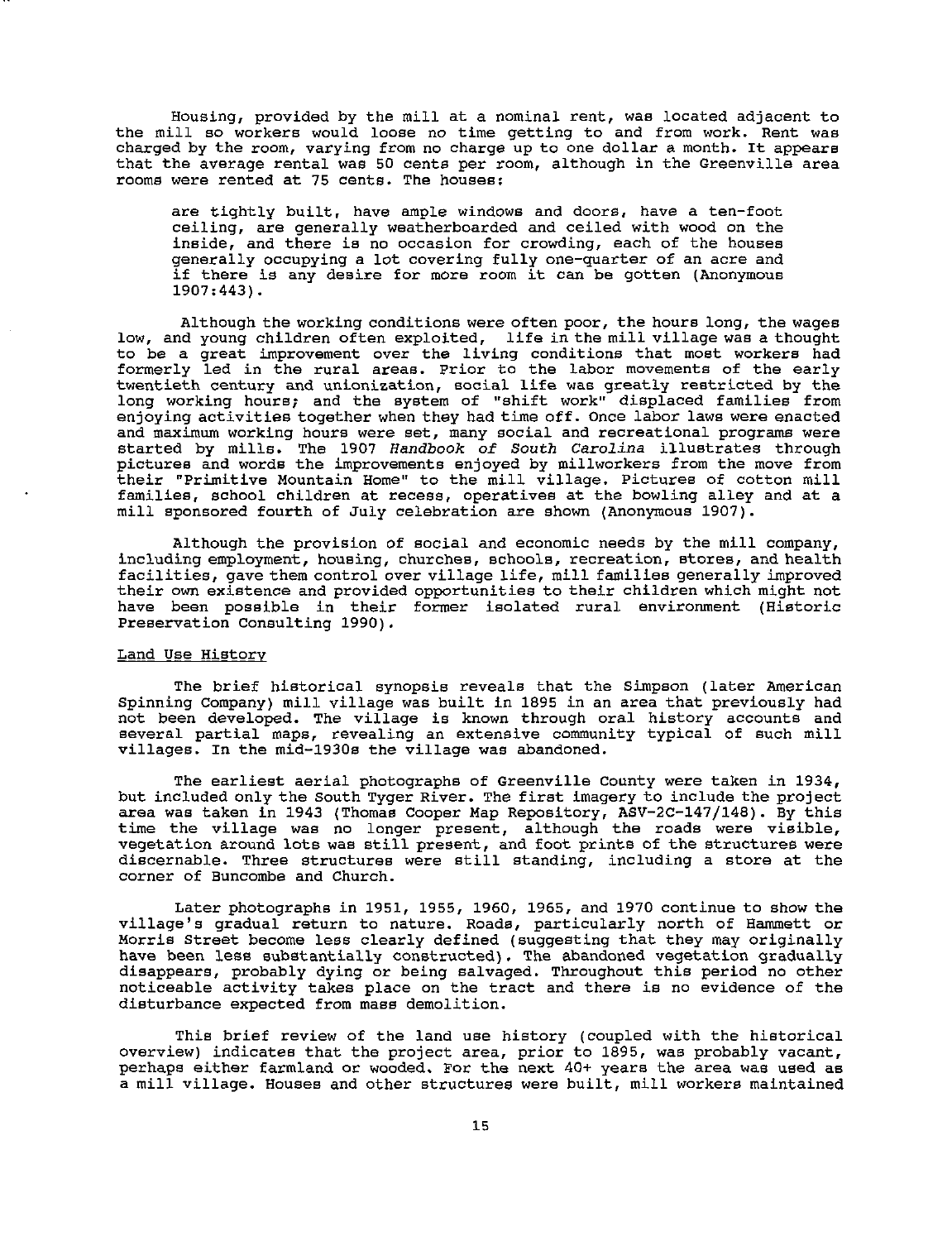yards and used company facilities, and the area represented an tightly woven community. Sometime in the 1930s this appears to have ended -- the community **ceased to exist, houses were torn down or moved, and the mill workers ceased**  using the area. For the past 50 years, the project area has been abandoned. No **other uses or activities have taken place on the project. There is no evidence**  of disturbances or damage either from the limited historic research or the **extensive aerial photographic documentation of the project site. There is every**  indication that the below ground historic resources, deposited between 1895 and ca. 1935 remain intact.

#### Field Methods

The initially proposed field techniques involved a visual inspection of the survey areas exhibiting good surface visibility and the placement of shovel tests at 200 foot intervals in the tract to verify soil conditions and examine for erosion and disturbance.

Should sites be identified by surface collection and/or shovel testing, further tests would be used to obtain data on site boundaries, artifact quantity and diversity, site integrity, and temporal affiliation. The information required for completion of the South Carolina Institute of Archaeology and Anthropology site forms would be collected and photographs would be taken, if warranted in the opinion of the field investigator.

All soil from the shovel tests would be screened through 1/4-inch mesh, with each test numbered sequentially. Each test would measure about 1 foot square and would normally be taken to a depth of at least 1 foot. All cultural remains would be collected, except for shell, mortar, and brick, which would be quantitatively noted in the field and discarded. Notes would be maintained for **profiles at any sites encountered.** 

A total of 52 shovel tests were excavated in the project area (Figure 6). **Based on the findings from shovel testing and surface collection which indicated that the whole tract was an archaeological site, close interval shovel testing**  was only performed to explore a few areas.

#### Laboratory Analysis

The cleaning and analysis of artifacts was conducted in Columbia at the Chicora Foundation laboratories on September 2 and 3, 1992. It is anticipated that these materials will be catalogued and accessioned for curation at the South Carolina Institute of Archaeology and Anthropology. Field notes have been prepared for curation using archival standards and will be transferred to the South Carolina Institute of Archaeology and Anthropology as soon as the project is complete.

Analysis of the collections followed professionally accepted standards with a level of intensity suitable to the quantity and quality of the remains.

#### Results

The archaeological reconnaissance identified one site in the study area. This site (38GR190) can be loosely defined as the portion of the American Spinning company mill village contained within the boundaries of the study area.

**38GR190** consists of the entire area within the boundaries of the study tract. An aerial photograph of the study area (Figure 7) clearly shows old fence/lot lines of the property which can also be seen with varying clarity at ground level. It is likely that false color infrared photographs of the study tract would be particularly revealing. Evidence of landscaping is present. The neighborhood is situated on a hillside and some areas exhibit terracing. During the initial walkover of the property, ten structure areas were identified as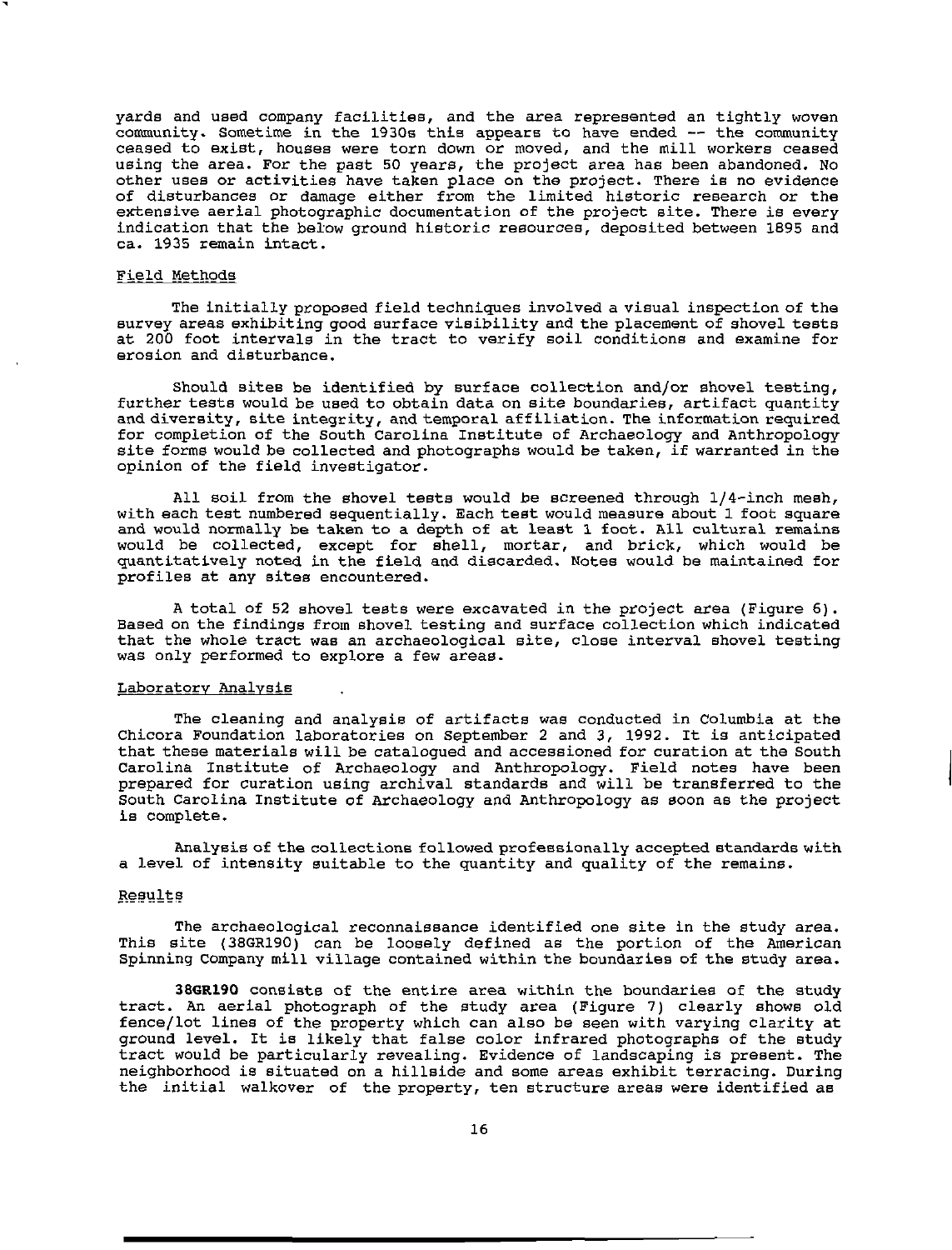

Figure 6. Location of shovel tests in the study area.

**containing above ground structural features or surface remains, and three of those (Structure 7,8, and 9) were more intensively shovel tested. The area**  labelled "office" on the 1920 tax map (Figure 8) was also investigated. These **areas are discussed individually below and are identified by their street address**  on a 1920 Sanborn Insurance Map and a 1991 reprint of an undated tax map presumed to date to the 1930s. See Figures 8 and 9 for the location of structures on the **tax maps.** 

Structure 1 has been paved over although a dirt drive can be found on the **west side. It is unknown when this paving took place. No intact architectural remains were noted, but brick rubble was found in the dirt drive. One shovel test and a surface collection yielded seven undecorated whitewares, three vitreous porcelains, one porcelain jar sealer, eight clear glass, one black bottle glass, one white porcelain four hole button, one electrical hardware item, and one**  unidentified plastic item. coal clinkers were found on the surface. This site is designated as 184/186 Church Street on the 1920 Sanborn Map and is not shown on the undated tax map.

**Structure 2 is overgrown with thick grass and no surface collection was made. However, a section of foundation, approximately three feet in length and one foot wide, was found. One shovel test in this vicinity yielded no artifacts.**  This site is designated as 151/153 Wright Street on the 1920 Sanborn Map and is not shown on the undated tax maps.

Structure 3 contained a small area of good surface visibility. Collected **here was a large piece of structural or furniture related slate and one clear two hole button. The slate is 3.7** cm. **thick with one beveled edge. The other edges are broken. Several holes for screws or mounting devices are found on the slate.**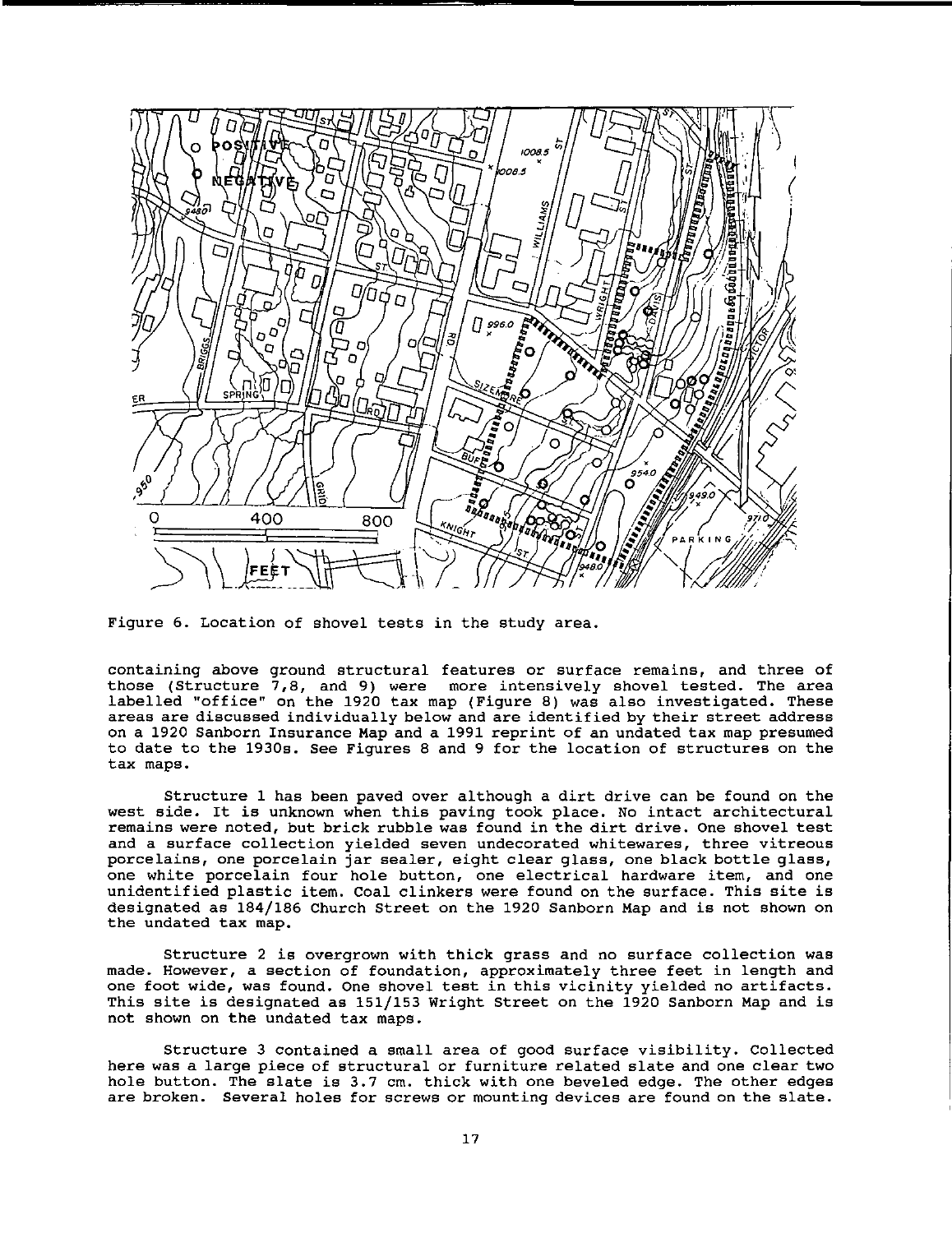

Figure 7. 1980 aerial photograph of a portion of the project area.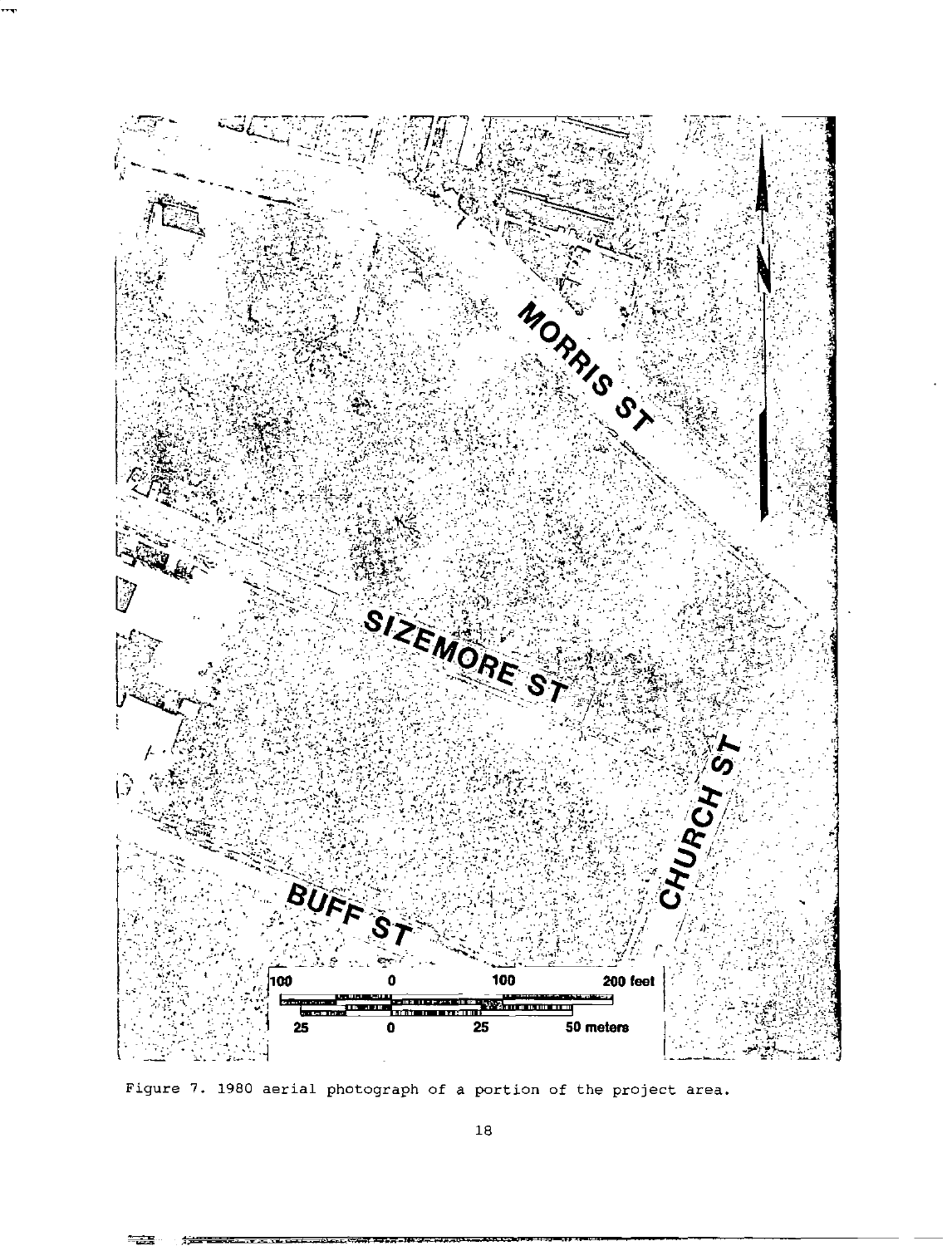

 $\overline{\mathbf{r}}$ 

Figure 8. Location of archaeologically identified structures on the 1920 Sanborn Insurance Map.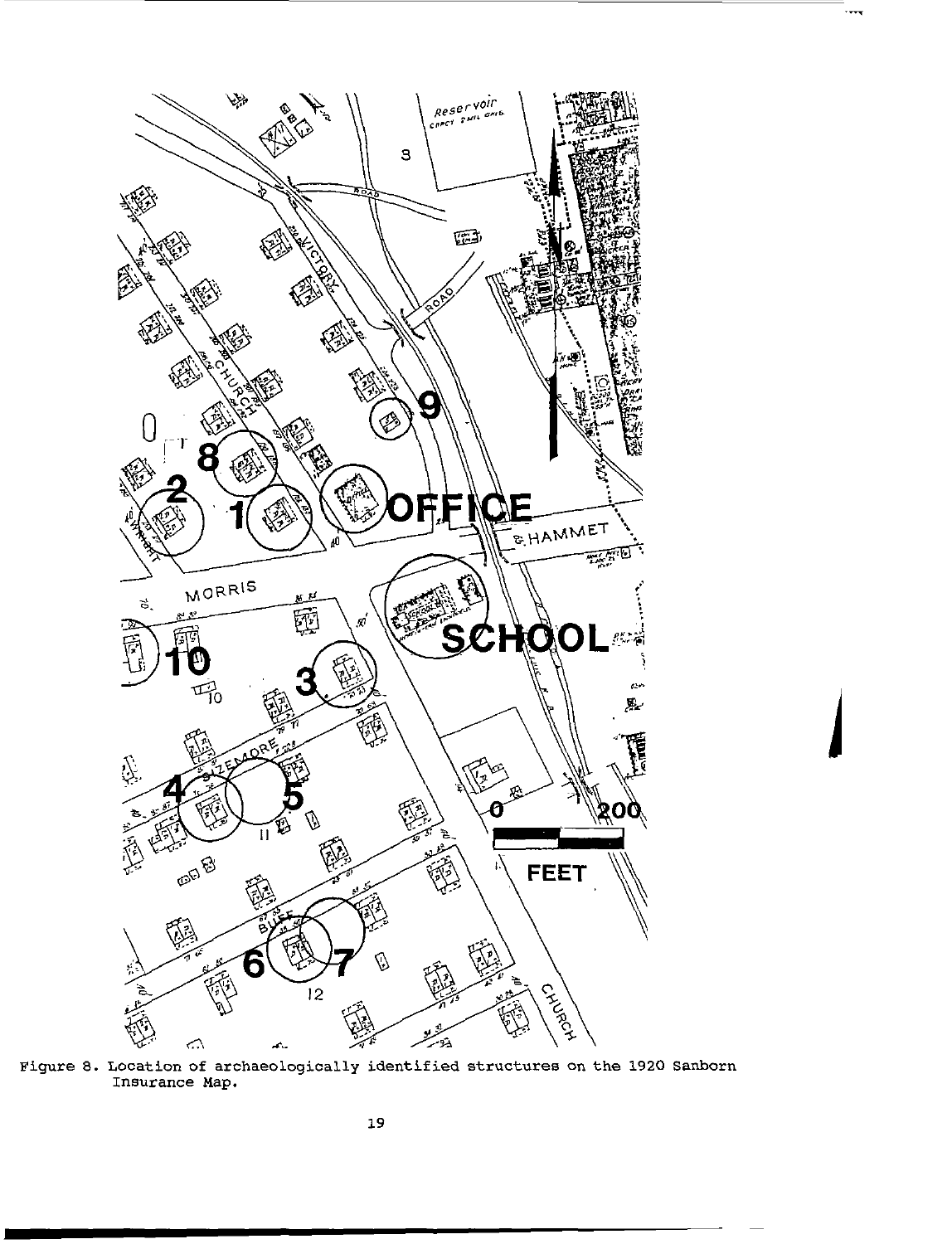

Figure 9. Location of archaeologically identified structures on the undated tax map.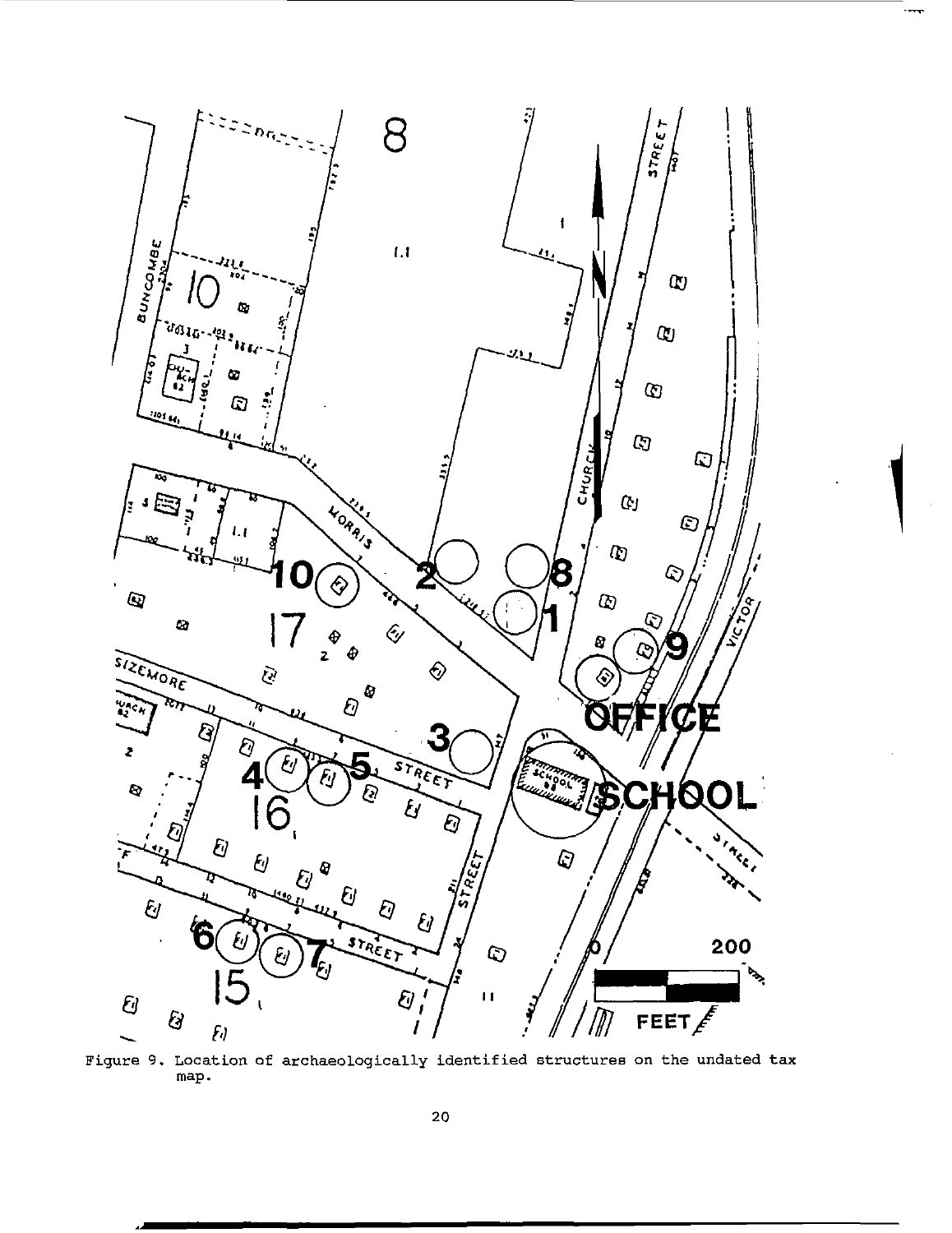No intact structural remains were noted in this area. This site is designated as 73/75 Sizemore Street on the 1920 Sanborn Map and is not shown on the undated tax map sheet reprinted in 1991.

Structure 4 was surface collected and one shovel test was placed in the vicinity of the structure. Recovered were two undecorated whitewares, three flat glass, four clear glass, one amber glass, and two aluminum hose clamp fragments. No intact structural remains were found. This site is designated as 76/78 **Sizemore Street on the 1920 Sanborn Map and as 9 Sizemore Street on the undated**  tax map sheet reprinted in 1991.

Structure 5 was surface collected. Recovered were one undecorated **whiteware, one burned unidentified stoneware, two flat glass fragments, and one clear glass. Again no intact structural remains were found. This site is not**  shown on the 1920 Sanborn Map and is designated as 7 Sizemore Street on the undated tax maps.

**Structure 6 was surface collected. Only two artifacts were recovered here, consisting of one whiteware, and one iron hinge mount fragment. No intact**  structural remains were found. This site is designated as 56/58 Buff st. on the 1920 Tax Map and is designated as 9 Buff St. on the undated Tax Map sheet reprinted in 1991.

**structure 7 was surface collected and intensively shovel tested. Twelve**  tests at 25 foot intervals were placed in the structure area. Six (50%) were positive. Artifacts include one white porcelain furniture knob, two whitewares, **two wire nail fragments, and one clear glass. Some of these tests contained coal clinkers. Four foundation piers were found here. Two were l by 2.1 feet in size and were 11 feet center to center. These piers contained one row of headers and**  one row of stretchers. Two other' piers were found but their relationship to the **other two are unclear and they are different; containing three rows of headers**  loosely mortared. They measured approximately 2.2 by 2.2 feet in size. A small trench was trowelled next to one of the smaller piers to see how deep the piers **extend into the ground. The pier extended only one course into the ground, which**  suggests that the were originally placed at or only slightly below ground level. This site is not shown on the 1920 Sanborn Map and is designated as 7 Buff Street on the undated tax maps.

Structure 8 was surface collected and intensively shovel tested. Ten tests at 25 foot intervals were placed in the structure area. Five (50%) were positive. It should be noted that Structures 8 and 1 are adjacent and it is possible that there is some mixing of artifacts in the surface collection. Artifacts collected include 31 whitewares, three blue handpainted whitewares, six white porcelains, one yellow ware, one green glazed earthenware, three alkaline **glazed stonewares, one coarse redware flower pot fragment, three milk glass fragments, six aqua glass fragments, two amethyst glass fragments, one cobalt**  blue glass, 15 clear glass, one clear s.c. Dispensary bottle fragment, one cut **nail fragment, three UID nail fragments, twelve flat glass, and one iron skeleton**  key fragment. A moderate amount of coal clinkers were found on the surface and **in shovel tests. No intact architectural remains were located. However, behind**  Structure 8 was a large oval depression approximately 20 by 30 feet in size and approximately one foot deep. A shovel test in the bottom of the depression revealed only reddish orange clay; no topsoil. Its function is unknown. Approximately 50 feet to the north was a very similar depression. This site is designated as 188/190 Church Street on the 1920 Sanborn Map and is not shown on the undated tax maps.

The remains of Structure 9 consist of a cement floor with brick walls on the north, west, and south sides. Topographically, the west side is higher and the wall here is approximately three feet high. The north and south was taper from the west to the east with the topography. One the east side is the remnant of an old paved road, probably Victory street as shown on the 1920 Sanborn map.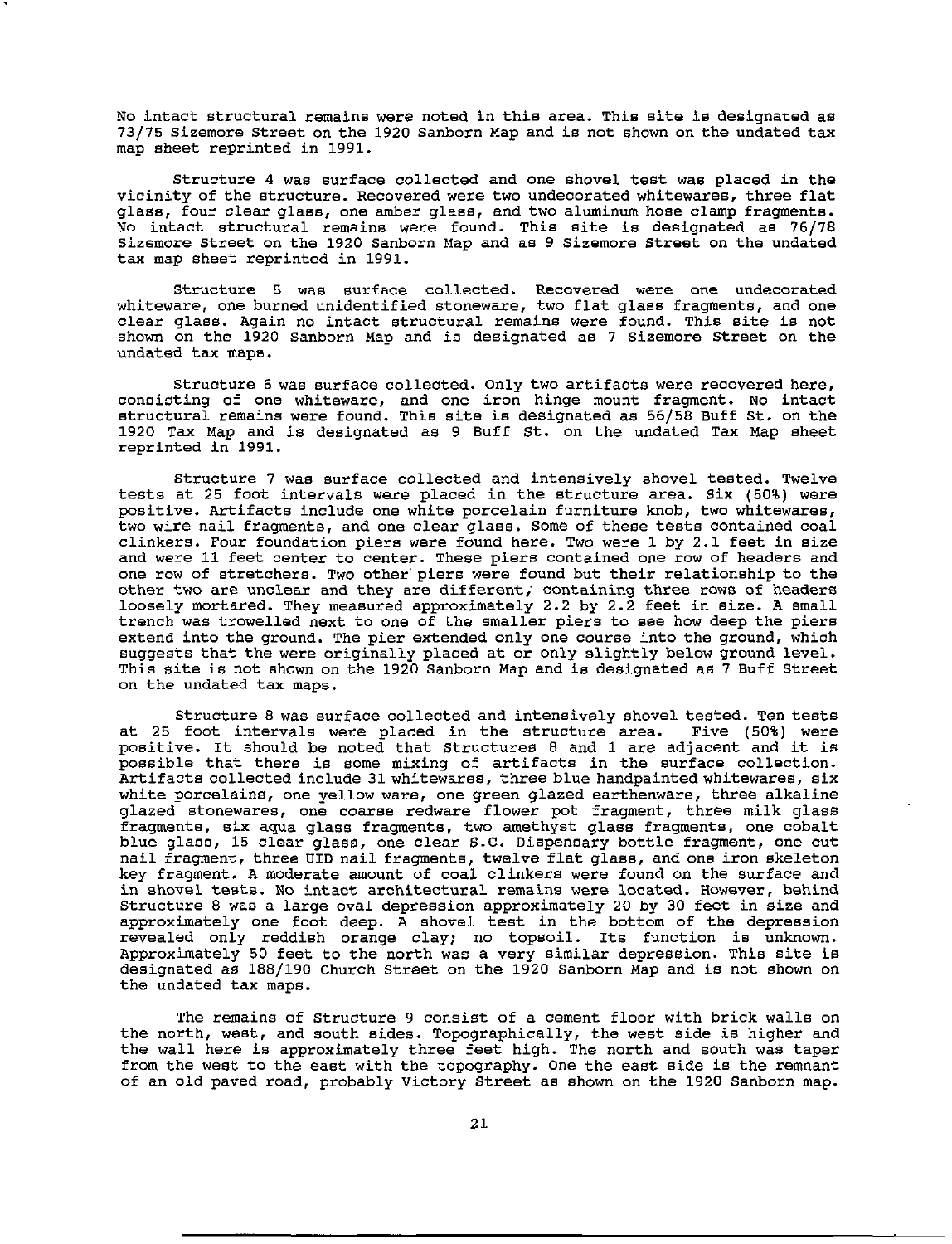The floor surface is approximately 60 feet north-south by 30 feet east-west. Old **chairs and a large number of broken beer bottles and other trash were found in**  this area, which appears to be a local drinking spot. Five shovel tests here at a varying intervals yielded only modern beer bottle glass which was noted and discarded in the field. This site is shown in the area of an outbuilding associated with 223/224 Victory Street on the 1920 Sanborn Map and is shown as an outbuilding associated with 1 Alley on the undated tax map sheets.

**structure 10 area is covered in thick grass, however, a pier measuring 1**  by 2.1 feet was found. No other remains were found. This site is designated as 90/91 Morris Street on the 1920 Sanborn Map and is shown 7 Morris Street on the undated tax maps.

The only above ground remains in the "office" area are two brick walls edging streets to the south and west. cement stairs lead from the sidewalk to the **raise ground, but no other architectural remains were noted. One shovel teat in**  this areas yielded no artifacts. The office area is located at the northeast corner of Church and Morris streets (see Figure 4).

In the area of the school (southeast corner of Church and Hammett streets) , the only above ground remains were a small amount of brick rubble in the middle of a dirt path used by locals to walk to the nearby Bi-Lo store.

**General shovel test remains are discussed under the structures they occurred at. Two positive tests were placed in areas that were not designated by**  street addresses) in the field. These two tests yielded four clear glass and one **brown glass.** 

Taken together, the artifacts collected from 38GR190 appear to yield **similar patterns as rural tenant houses. Tenant houses in Florence County yielded** 

| Kitchen Group<br>Ceramics<br>Glass                                                                             | 62<br>45                |       |
|----------------------------------------------------------------------------------------------------------------|-------------------------|-------|
| Kitchen Total                                                                                                  | 107                     | 77.5% |
| Architectural Group<br>Window Glass<br>Door lock parts<br>Construction hardware<br>Naile<br>Architecture Total | 17<br>1<br>1<br>6<br>25 | 18.1% |
| Furniture Group<br>Porcelain knob                                                                              | 1                       |       |
| Furniture Total                                                                                                | $\mathbf{1}$            | 0.7%  |
| Arms Group                                                                                                     | O                       | 0.0%  |
| Tobacco Group                                                                                                  | 0                       | 0.0%  |
| Clothing Group<br><b>Buttons</b>                                                                               | 2                       | 1.4%  |
| Personal Group                                                                                                 | o                       | 0.0%  |
| Activities Group<br>Miscellaneous Hardware                                                                     | 3                       | 2.2%  |

Table 1. Artifact Pattern from 38GR190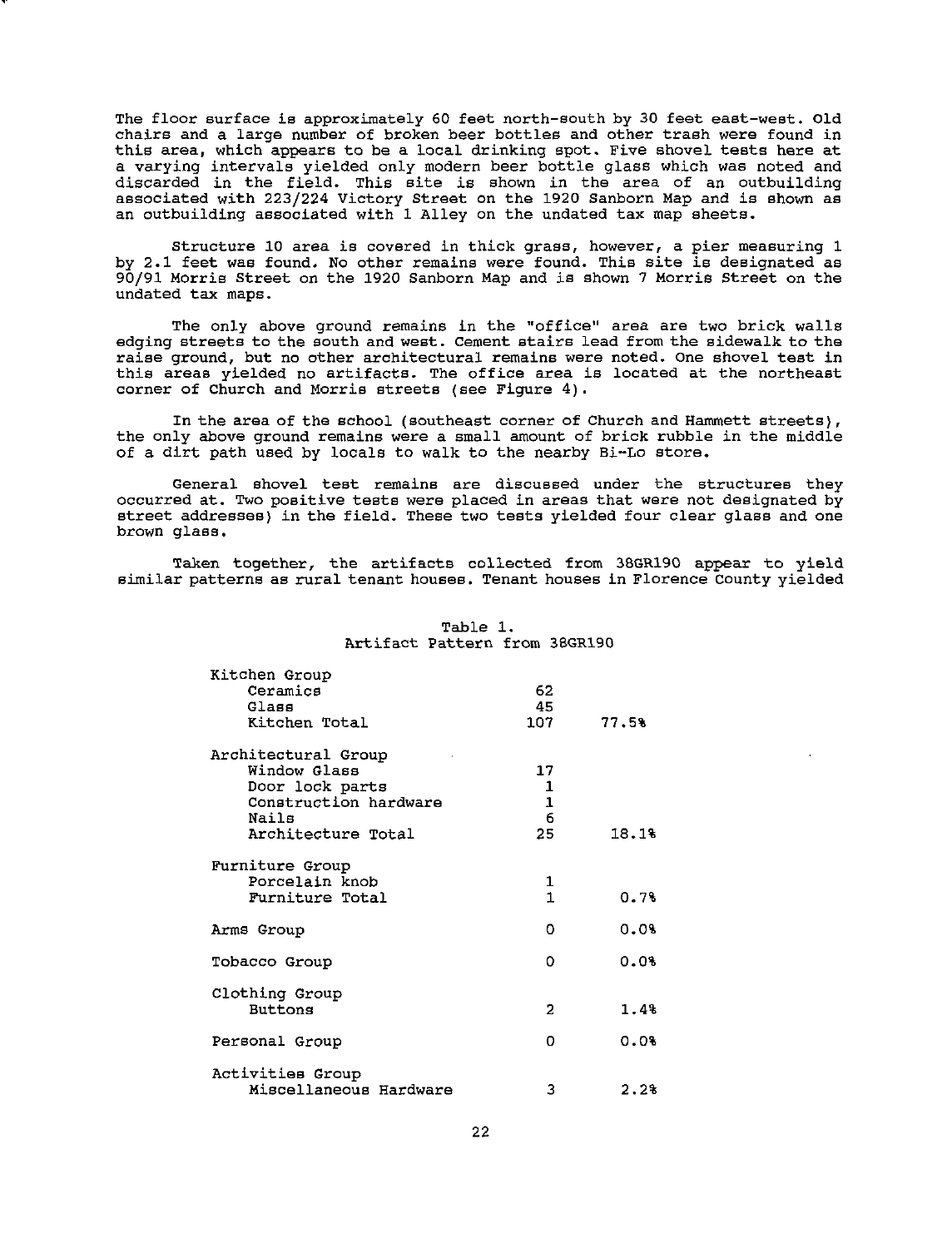an average Kitchen/Architectural percentage of 82. 3% and 14. 2% (Trinkley and Adams 1992:80). The artifact pattern is presented in Table 1.

The mean ceramic date calculated for the site is 1980.5 (Table 2). However, the mill village was occupied between 1895 and 1938, giving it a mean date of **occupation of 1916.5. Interestingly, no later wares such as decalcomania, tinted glaze whitewares, or gilded whitewares were found. While whitewares have a wide**  date range of manufacture, 1820-1970 (Bartovics 1981), very few decorated **ceramics were found at the site. The ceramics present at the site may represent** 

| <u>Ceramic</u>       |                                       | 'xi)         | (fi) | fi x xi        |
|----------------------|---------------------------------------|--------------|------|----------------|
| Porcelain, white     |                                       | 1883         | ٩    | 16947          |
|                      | Whiteware, handpainted<br>undecorated | 1848<br>1895 | 44   | 1848<br>83380  |
| Yellow ware<br>Total | $MCD = 107761 \div 57 = 1890.5$       | 1980         | 57   | 1890<br>107761 |

| Table 2. |                               |  |  |  |
|----------|-------------------------------|--|--|--|
|          | Mean Ceramic Date for 38GR190 |  |  |  |

older, highly curated examples that mill workers brought with them, or it is quite possible that they could only afford undecorated wares.

In general, soil profiles indicated that the top 0.5 feet was dark brown in color  $(10YR4/3)$ . Below this was red clay subsoil  $(2.5YR4/6)$ . However, some **bare spots, the depressions, and a dirt road near Structure 1 all contained no**  topsoil. The central UTM coordinates are E370740 N3851760 and the soils are Cecil **urban-land complex.** 

Although this study represents only a reconnaissance level investigation, **we believe that sufficient information has been obtained to recormnend site**  38GR190 as eligible for inclusion on the National Register of Historic Places. **While all the structures have been removed, the surrounding yard areas, and some**  architectural remains, exhibit good integrity. The land use history reveals no **evidence of extraordinary damage or disturbance to the site, and this is verified**  by the field investigations which typically reveal intact soil profiles and **buried artifacts.** 

It was during the late nineteenth/early twentieth century that many rural people came to live in these mill villages, hoping that mill work would improve their conditions. It has not been clearly documented how these people adjusted **to their new city lives or what practices from the country they continued to use**  in the city. While some archaeological work has been performed at rural tenant sites in South Carolina, no work has been done at mill villages. It is at such sites that historical archaeology can decipher the lives of the invisible people.

#### **Summary and Conclusions**

**As a result of this archaeological reconnaissance, one site -- the American**  Spinning Company mill village (38GR190) -- was recorded. This site incorporates the entirety of the survey area and is recommended as eligible for inclusion on the National Register of Historic Places.

**While all the mill houses have been torn down and removed, the associated archaeological remains appear to be in situ with only minor damage having occurred through erosion and paving in very limited areas of the tract.**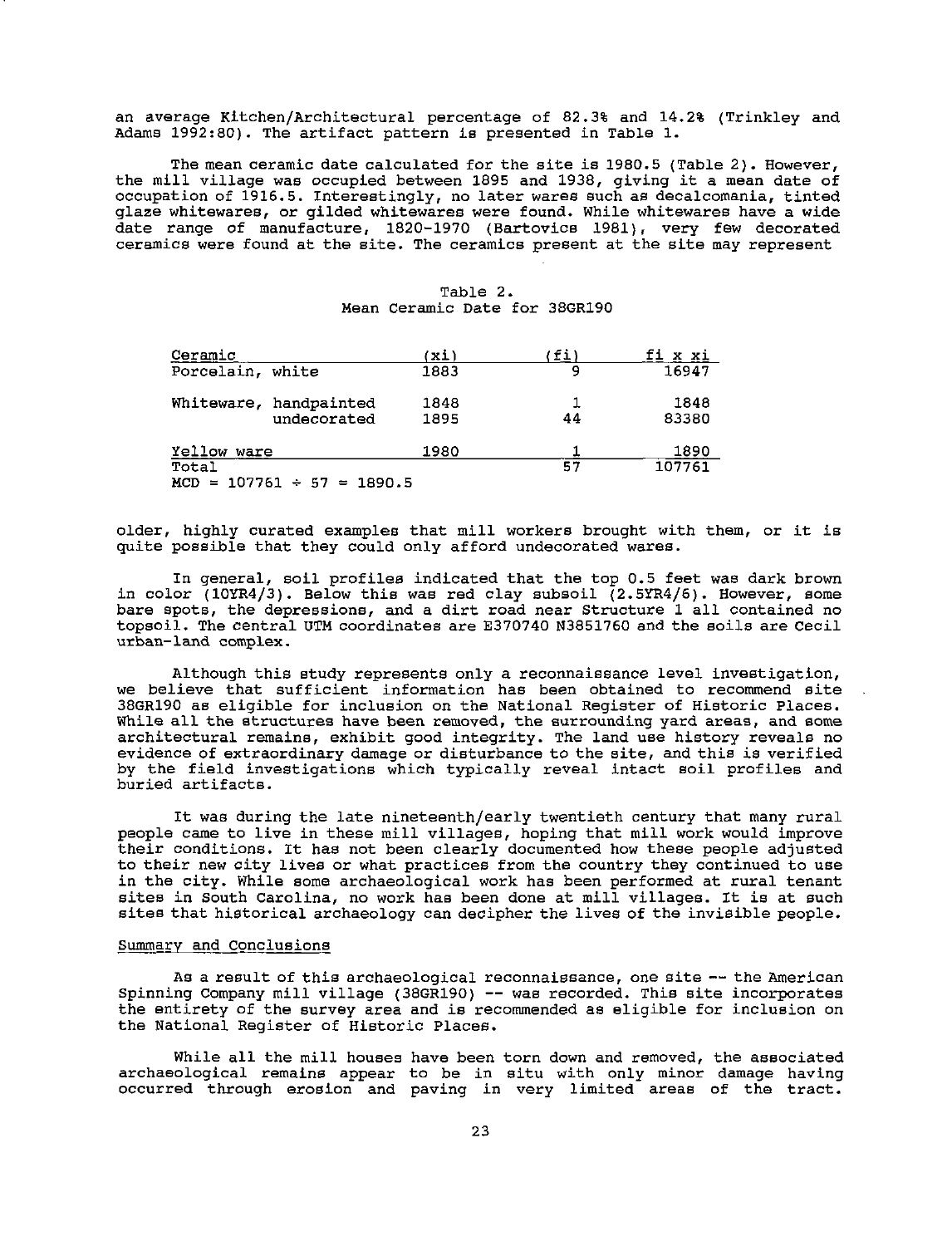Historical research, maps, and areal photos indicate that no significant alteration of the property has occurred since the mill village's destruction in the 1930s.

The site has the potential to answer questions relating to changes in material culture of the mill workers who came to the cities with very few personal possessions. A small amount of archaeology has been performed at rural tenant sites. This information could be compared to that of the mill village to answer questions relating to lifestyle changes and cultural continuities.

This reconnaissance report has provided minimal historical background for the American Spinning Company mill village. Generally, it is known that O.H. Eine American spinning company mili village. Generally, it is known that O.H.<br>Sampson built the mill and village in 1895, and several months later sold it to American Spinning Company. This mill operated until it was dissolved in 1936. Shortly afterwards, the village was dismantled. The mill was not bought until 1941 by Cone Mille. Cone Mille operated the plant until 1988.

Any existing mill records for the village would provide much greater detail to the development and eventual disappearance of the community. Their has been some effort to identify these records in the past, and those efforts should be **continued. There are several newspapers which may contain information pertinent**  to this mill village, including:

> *Greenville* County *Observer,* 1928-1932 *Greenville Daily Herald,* 1902 - 1906 *Greenville Daily News,* 1874 - 1919 *Greenville Mountaineer,* 1893 - 1902 *Greenville News,* **1920** -

and these should be examined. The photography files of the *Greenville Daily News*  may still contain images of the mill and village. In addition, the Greenville County Library has a collection of local history materials, including additional newspapers. Copies of the city directory may provide additional information on the firm of Gower & Dtllard. A complete title search, with additional attention to the various back files of the Greenville County Tax Assessor and the Greenville City Engineers Office, may answer a number of questions regarding the construction and eventually abandonment of the village. The Library of Congress will need to be consulted for latter issues of the Sanborn maps, especially Volume 1 of the 1928 edition.

The Southern Historical Collection in Chapel Hill contains the typed autobiography of John Thomas Woodside  $(1864-1947)$ , a Greenville banker and textile manufacturer. This may contain information useful to the study. The Henry Pinckney Hammett papers at the South Caroliniana Library contain not only **Hammett's business papers, but also references to O.H. Sampson and Company.**  Consequently, these materials may also provide some clues to the construction of the mill.

Additionally, older Greenville residents who lived in the village could be **sought for oral history, which could provide a more intimate view of lifestyles**  and attitudes towards mill life and work. Questions to be addressed could **include,** 

- **design of operatives and supervisor housing,**
- changes and improvements to the village, and
- where employees were relocated to after the mill dissolved.

As with the historical background, the archaeological work has also provided only minimal information. Further archaeology should examine several **structures to investigate a number of answerable question such as,**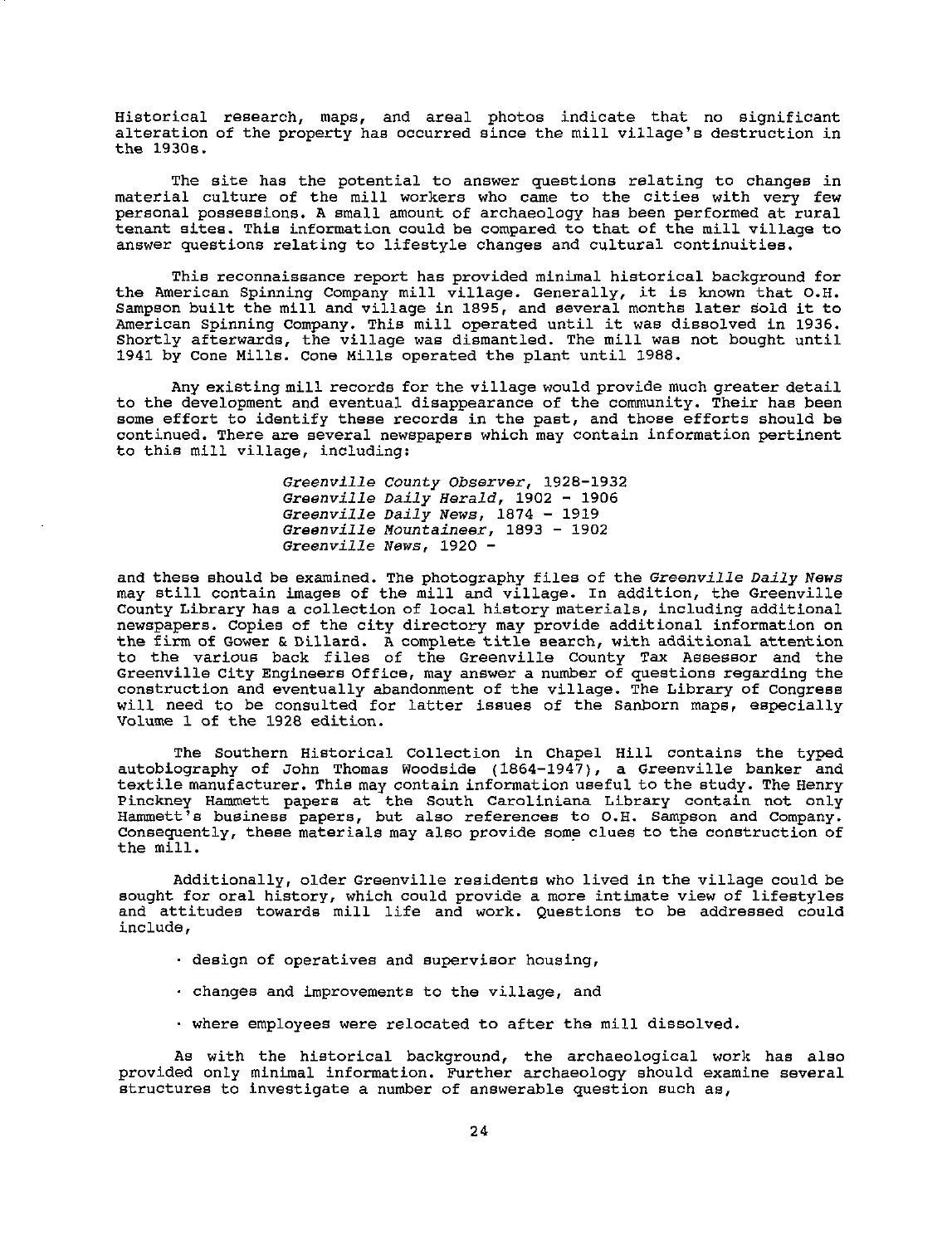refuse disposal patterns,

yard use, location of outbuildings and privies (if city water and sewer were not immediately provided), and

· differences between tenant and mill village artifact assemblages.

These questions can' help fill in gaps about daily life in the domestic areas of the mill complex. While historians have noted that life changed for the **better for mill workers in terms of housing, health care, and educational**  opportunities, little is known about how moving to the villages changed their **living practices or how their material situation improved.** 

The archaeological investigations could take the approach of exploring both domestic and non-domestic structures (for examples mill houses compared to the school and office). Among the dwellings it will be important to examine both **representative structures of workers and superintendents, providing a cross**  section of status and wealth.

This is an exciting project which has the promise of documenting both the history of· Greenville and the entire textile industry. No previous urban investigations have taken place on the lives of mill workers and extremely little research has been conducted outside of Charleston. This is an opportunity to integrate this extremely significant story into the history and heritage of the City of Greenville.

#### **Sources Cited**

**Anderson, David**  G. and J.W. Joseph

1988 **Anonymous**  1884 1907 1911 Bartovics, Albert 1981 *Prehistory and History Along the Upper savannah River: Technical synthesis of Cultural Resource Investigations, Richard B. Russell Multiple Resource* Area. Interagency **Archaeological Services, National Park Service, Atlanta.**  *South Carolina in 1884.* The News and Courier Book Presses, Charleston, South Carolina. *Handbook of South Carolina: Resources, Institutions and Industries of The State.* State Company, Columbia. *The Daily News, Greenville, South Carolina* -- *Special Souvenir Number.* The Greenville News, Greenville, South Carolina. *The Archaeology of Daniels Village:* an *Settlement Archaeology.* PhD. dissertation, Anthropology, Brown University. *Experiment*  Department *in*  of **Beuschel, Leslie L.**  Keowee Toxaway Reservoir Project: A Partial Report of the Archaeology. Ms. on file, South Carolina Institute of Archaeology and Anthropology, University of South Carolina, Columbia.

**Braun, Lucy E.**  1950 *Deciduous* Forests *of Eastern North* America. Hafner Publishing **Company, New York.** 

Building Conservation Technology<br>1981 The Historic R 1981 *The Historic Resources of Greenville, South Carolina.* BCT, **Nashville, Tennessee.**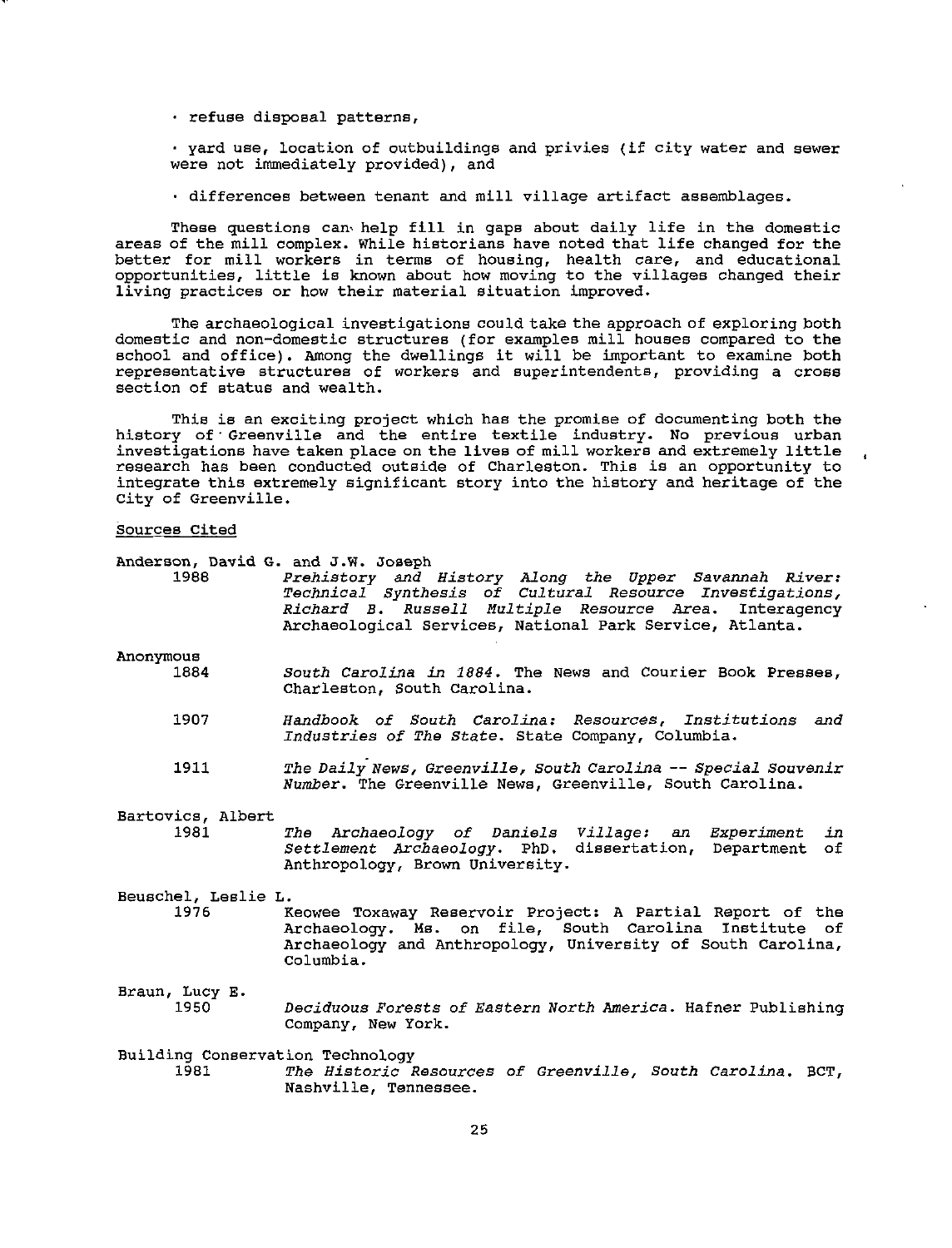| Camp, Wallace J.            |                                                                                                                                                                                                                                                                                                                  |
|-----------------------------|------------------------------------------------------------------------------------------------------------------------------------------------------------------------------------------------------------------------------------------------------------------------------------------------------------------|
| 1975                        | Soil Survey of Greenville County, South Carolina. United<br>States Department of Agriculture, Washington, D.C                                                                                                                                                                                                    |
| Coe, Joffre L.<br>1964      | The Formative Cultures of the Carolina Piedmont. Transactions<br>of the American Philosophical Society 54(5).                                                                                                                                                                                                    |
| Crittenden, S.S.<br>1903    | The Greenville Century Book. Press of Greenville News,<br>Greenville, South Carolina.                                                                                                                                                                                                                            |
| DeBow, J.D.B.<br>1854       | Statistical View of the United States. A.O.P. Nicholson,<br>Washington, D.C.                                                                                                                                                                                                                                     |
| 1991                        | Derting, Keith M., Sharon L. Pekrul, and Charles J. Rinehart<br>A Comprehensive Bibliography of South Carolina Archaeology.<br>Research Manuscript Series 211, South Carolina Institute of<br>Archaeology and Anthropology, University of South Carolina,<br>Columbia.                                           |
| 1987                        | Drucker, Leslie, Susan Jackson, and Debra Martin<br>Historical Documentation and Archaeological Inventory of the<br>Pelham Mills Site (38GR165), Greenville County, South Carolina.<br>Resource Studies Series 108, Carolina Archaeological Service,<br>Columbia.                                                |
| Egloff, Brian<br>1967       | An Analysis of Ceramics from Historic Cherokee Towns.<br>Unpublished M.A. Thesis, Department of Anthropology, University<br>of North Carolina, Chapel Hill.                                                                                                                                                      |
| Ford, Lacy K., Jr.<br>1988  | Origins of Southern Radicalism: The South Carolina Upcountry,<br>1800-1860. Oxford University Press, New York.                                                                                                                                                                                                   |
| 1989                        | Goodyear, Albert C, III, James L. Michie, and Tommy Charles<br>The Earliest South Carolinians. In Studies in South Carolina<br>Archaeology, edited by Albert C. Goodyear, III and Glen T.<br>pp. 19-52. S.C. Institute of Archaeology<br>and<br>Hanson,<br>Anthropology, University of South Carolina, Columbia. |
| Harmon, Michael H.<br>1986  | Eighteenth Century Lower Cherokee Adaptation and Use of<br>European Material Culture. Volumes in Historical Archaeology<br>2. South Carolina Institute of Archaeology and Anthropology,<br>University of South Carolina, Columbia.                                                                               |
| 1990                        | Historic Preservation Consulting, Inc.<br>Granby Mill Village Historic Survey. Prepared by Historic<br>Preservation Consulting, Inc., Columbia.                                                                                                                                                                  |
| Holden, Patricia P.<br>1966 | An Archaeological Survey of Transylvania County, North<br>Carolina. Unpublished M.A. Thesis, Department of Anthropology,<br>University of North Carolina, Chapel Hill.                                                                                                                                           |
| Logan, John H.<br>1859      | A History of the Upper Country of South Carolina from the                                                                                                                                                                                                                                                        |

T.